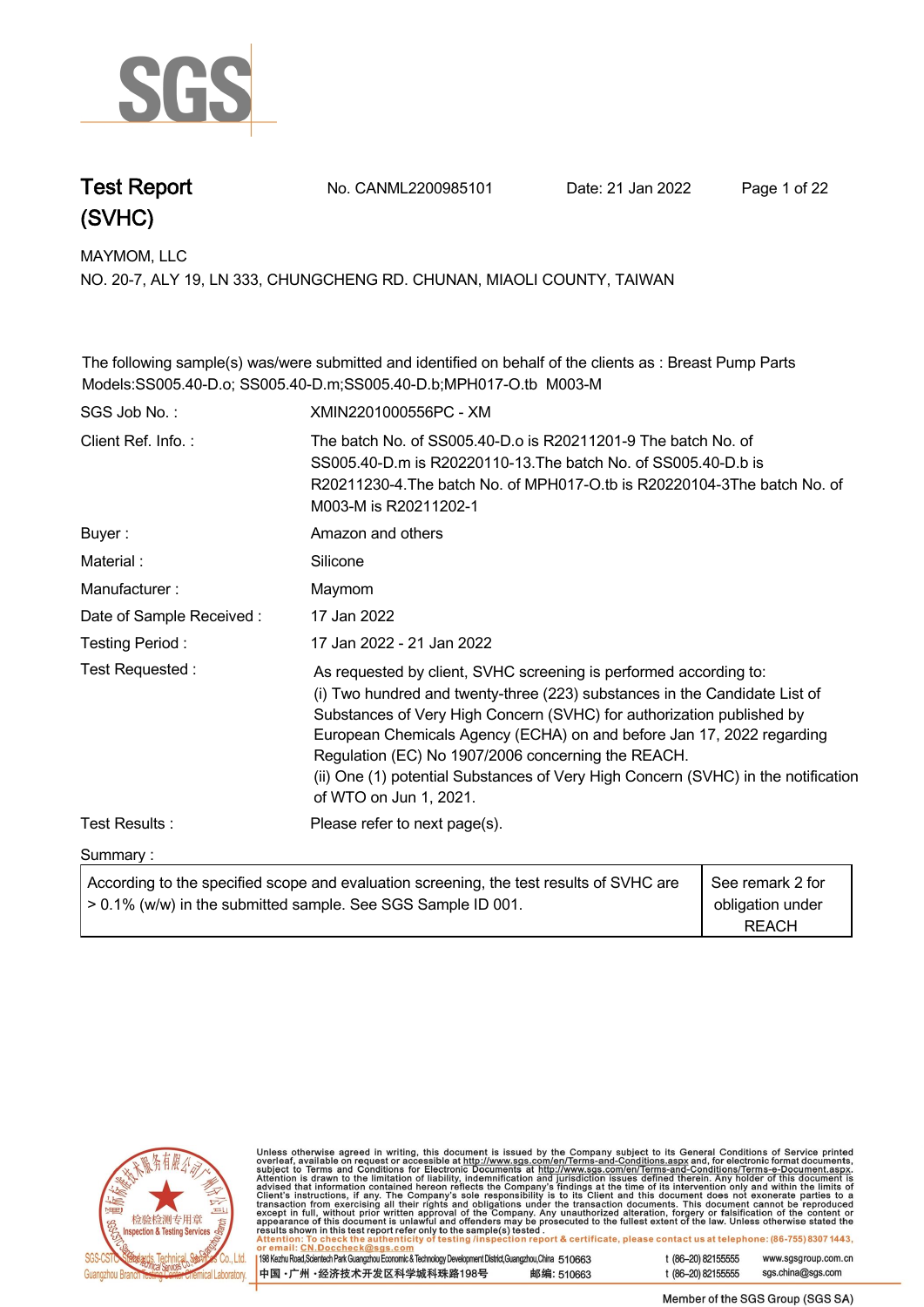

**Test Report. No. CANML2200985101 Date: 21 Jan 2022. Page 2 of 22.**

Signed for and on behalf of SGS-CSTC Standards Technical Services Co., Ltd. Guangzhou Branch.

Trophy Show

**Trophy Zhang. Approved Signatory . . .**





Unless otherwise agreed in writing, this document is issued by the Company subject to its General Conditions of Service printed overleaf, available on request or accessible at http://www.sgs.com/en/Terms-and-Conditions.as

198 Kezhu Road, Scientech Park Guangzhou Economic & Technology Development District, Guangzhou, China 510663 邮编: 510663 中国·广州·经济技术开发区科学城科珠路198号

t (86-20) 82155555 www.sgsgroup.com.cn t (86-20) 82155555 sgs.china@sgs.com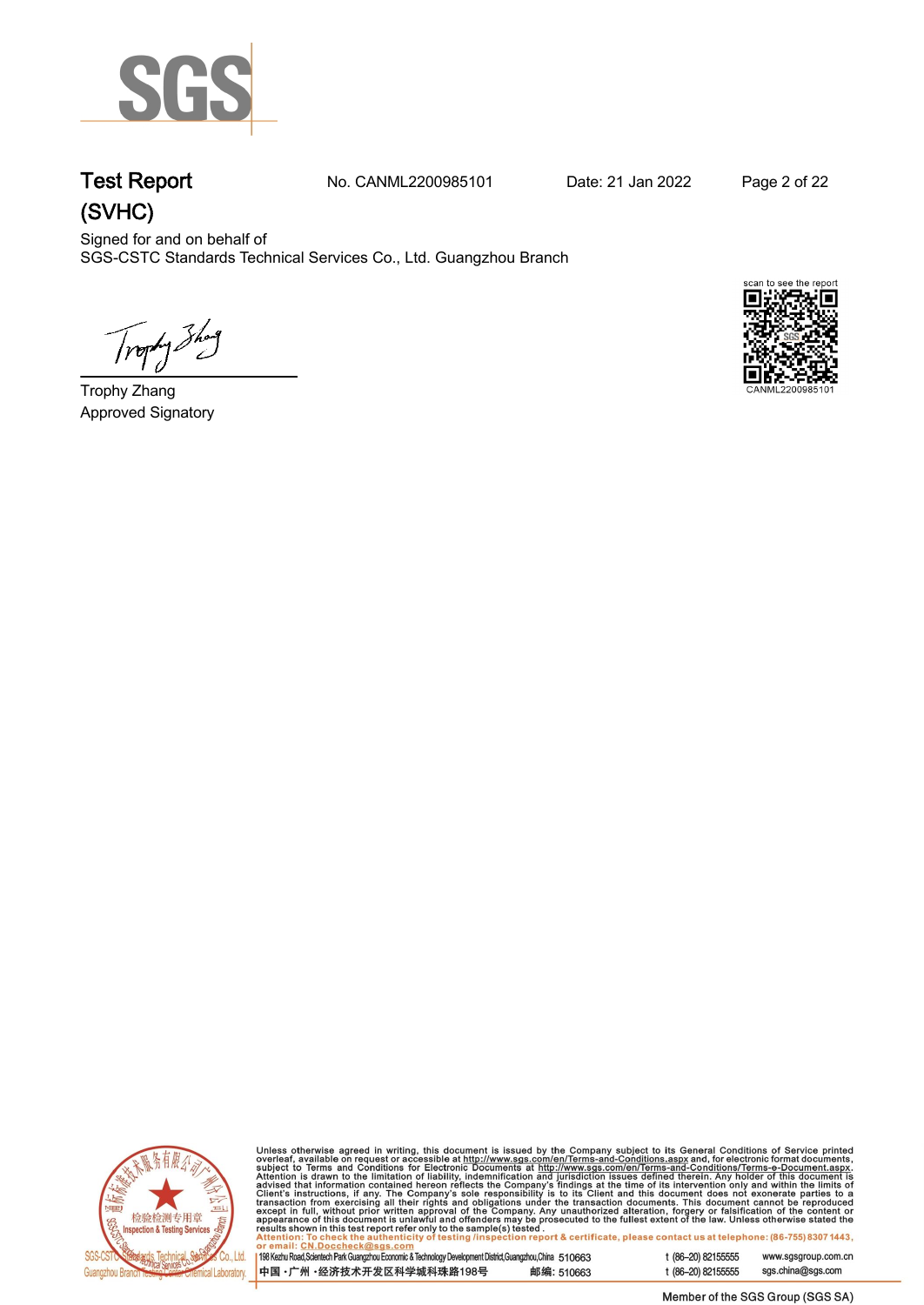

**Test Report. No. CANML2200985101 Date: 21 Jan 2022. Page 3 of 22.**

#### **The test results of SVHC over limit in the submitted sample summary**

| <b>SGS</b><br>Sample ID | <b>Description</b>                                                         | <b>Substance Name</b>                  | CAS No.  | Concentration (%) |
|-------------------------|----------------------------------------------------------------------------|----------------------------------------|----------|-------------------|
| 001                     | Orange plastic+pink<br>plastic+green plastic+blue<br>plastic+white plastic | Decamethylcyclopentasil<br>oxane (D5)  | 541-02-6 | 0.176             |
| 001                     | Orange plastic+pink<br>plastic+green plastic+blue<br>plastic+white plastic | Dodecamethylcyclohexas<br>iloxane (D6) | 540-97-6 | 0.226             |



Unless otherwise agreed in writing, this document is issued by the Company subject to its General Conditions of Service printed<br>overleaf, available on request or accessible at http://www.sgs.com/en/Terms-and-Conditions.as

| 198 Kezhu Road,Scientech Park Guangzhou Economic & Technology Development District,Guangzhou,China 510663 |            |
|-----------------------------------------------------------------------------------------------------------|------------|
| 中国 •广州 •经济技术开发区科学城科珠路198号 »                                                                               | 邮编: 510663 |

t (86-20) 82155555 www.sgsgroup.com.cn t (86-20) 82155555 sgs.china@sgs.com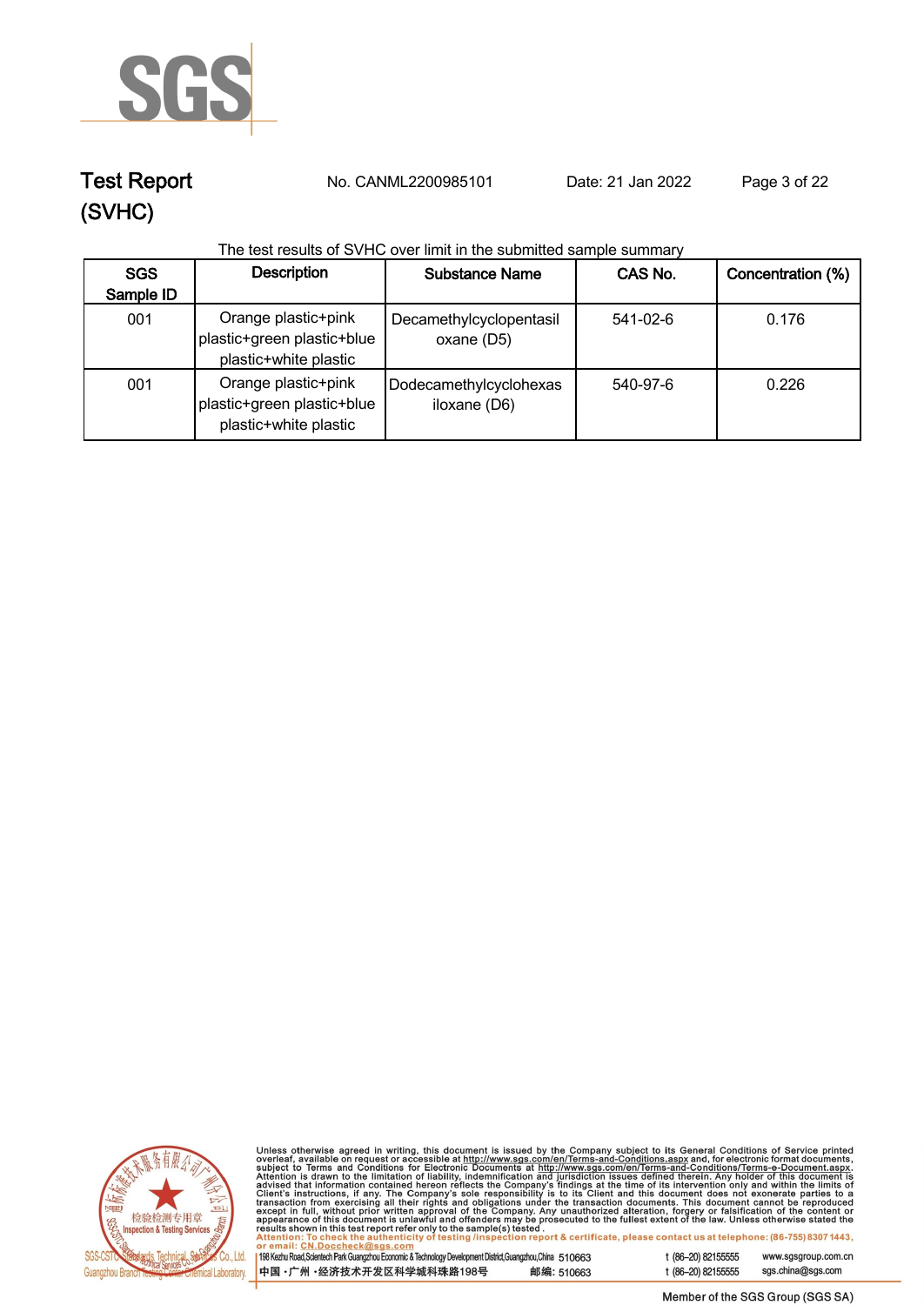

**Test Report. No. CANML2200985101 Date: 21 Jan 2022. Page 4 of 22.**

#### **Remark :.**

 **1. The chemical analysis of specified SVHC is performed by means of currently available analytical techniques against the following SVHC related documents published by ECHA: http://echa.europa.eu/web/guest/candidate-list-table** 

 **These lists are under evaluation by ECHA and may subject to change in the future.** 

 **2. REACH obligation:** 

 **2.1 Concerning article(s):** 

#### **Communication:**

 **Article 33 of Regulation (EC) No 1907/2006 requires supplier of an article containing a substance meeting the criteria in Article 57 and identified in accordance with Article 59(1) in a concentration above 0.1% weight by weight (w/w) shall provide the recipient of the article with sufficient information, available to the supplier, to allow safe use of the article including, as a minimum, the name of that substance in the Candidate List.** 

#### **Notification:**

 **In accordance with Regulation (EC) No 1907/2006, any EU producer or importer of articles shall notify ECHA, in accordance with paragraph 4 of Article 7, if a substance meets the criteria in Article 57 and is identified in accordance with Article 59(1) of the Regulation, if (a) the substance in the Candidate List is present in those articles in quantities totaling over one tonne per producer or importer per year; and (b) the substance in the Candidate List is present in those articles above a concentration of 0.1% weight by weight (w/w).** 

 **SGS adopts the ruling of the Court of Justice of the European Union on the definition of an article under REACH unless indicated otherwise. Detail explanation is available at the following link:** 

 **http://www.sgs.com/-/media/global/documents/technical-documents/technical-bulletins/sgs-crs position-statement-on-svhc-in-articles-a4-en-16-06.pdf?la=en** 

#### **2.2 Concerning material(s):**

 **Test results in this report are based on the tested sample. This report refers to testing result of tested sample submitted as homogenous material(s). In case such material is being used to compose an article, the results indicated in this report may not represent SVHC concentration in such article. If this report refers to testing result of composite material group by equal weight proportion, the material in each composite test group may come from more than one article.** 

 **If the sample is a substance or mixture, and it directly exports to EU, client has the obligation to comply with the supply chain communication obligation under Article 31 of Regulation (EC) No. 1907/2006 and the conditions of Authorization of substance of very high concern included in the Annex XIV of the Regulation (EC) No. 1907/2006.** 

#### **2.3 Concerning substance and preparation:**

 **If a SVHC is found over 0.1% (w/w) and/or the specific concentration limit which is set in Regulation (EC) No 1272/2008 and its amendments, client is suggested to prepare a Safety** 



Unless otherwise agreed in writing, this document is issued by the Company subject to its General Conditions of Service printed overleaf, available on request or accessible at http://www.sgs.com/en/Terms-and-Conditions.as

198 Kezhu Road, Scientech Park Guangzhou Economic & Technology Development District, Guangzhou, China 510663 邮编: 510663 中国·广州·经济技术开发区科学城科珠路198号

t (86-20) 82155555 www.sgsgroup.com.cn

t (86-20) 82155555

sgs.china@sgs.com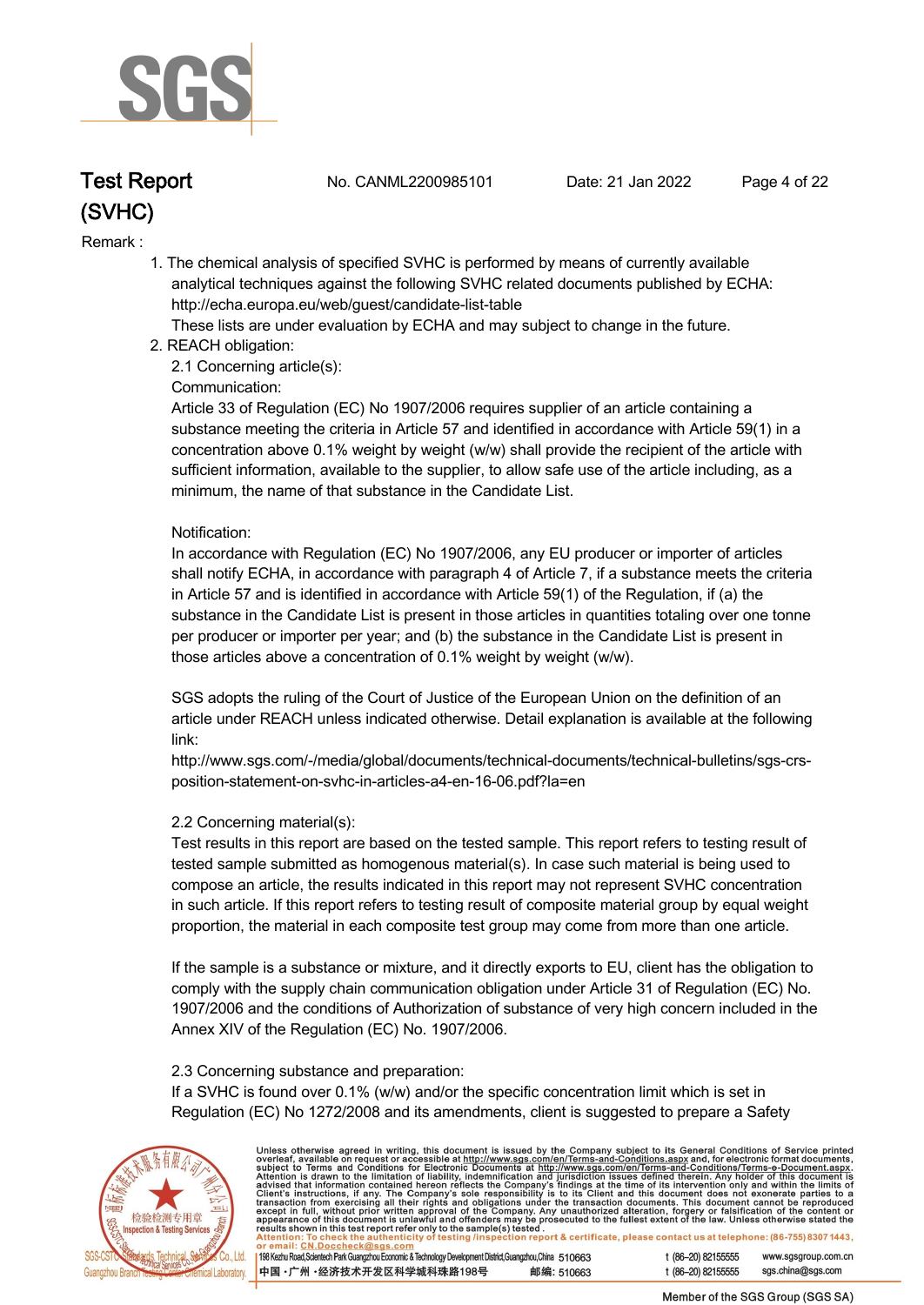

**Test Report. No. CANML2200985101 Date: 21 Jan 2022. Page 5 of 22.**

 **Data Sheet (SDS) against the SVHC to comply with the supply chain communication obligation under Regulation (EC) No 1907/2006, in which:** 

 **- a substance that is classified as hazardous under the CLP Regulation (EC) No 1272/2008.** 

 **- a mixture that is classified as hazardous under the CLP Regulation (EC) No 1272/2008, when it contains a substance with concentration equal to, or greater than the classification limit as set in Regulation (EC) No. 1272/2008; or** 

 **- a mixture is not classified as hazardous under the CLP Regulation (EC) No 1272/2008, but contains either:** 

 **(a) a substance posing human health or environmental hazards in an individual concentration of ≥ 1 % by weight for mixtures that are solid or liquids (i.e., non-gaseous mixtures) or ≥ 0.2 % by volume for gaseous mixtures; or** 

 **(b) a substance that is PBT, or vPvB in an individual concentration of ≥ 0.1 % by weight for mixtures that are solid or liquids (i.e., non-gaseous mixtures); or** 

 **(c) a substance on the SVHC candidate list (for reasons other than those listed above), in an individual concentration of ≥ 0.1 % by weight for non-gaseous mixtures; or** 

- **(d) a substance for which there are Europe-wide workplace exposure limits.**
- **3. If a SVHC is found over the reporting limit, client is suggested to identify the composite component which contains the SVHC and the exact concentration of the SVHC by requesting further quantitative analysis from the laboratory.**

#### **Test Sample :.**

#### **Sample Description:**

| Specimen        | <b>SGS</b>       | <b>Description</b>                 |
|-----------------|------------------|------------------------------------|
| No.             | Sample ID        |                                    |
| SN <sub>1</sub> | CAN22-009851.001 | Orange plastic+pink plastic+green  |
|                 |                  | plastic+blue plastic+white plastic |

#### **Test Method :.**

**SGS In-House method- SGS-CCL-TOP-092-01, SGS-CCL-TOP-092-02, Analyzed by ICP-OES, UV-VIS, GC-MS, HPLC-DAD/MS and Colorimetric Method. .**



Unless otherwise agreed in writing, this document is issued by the Company subject to its General Conditions of Service printed<br>overleaf, available on request or accessible at <u>http://www.sgs.com/en/Terms-and-Conditions.as</u>

198 Kezhu Road, Scientech Park Guangzhou Economic & Technology Development District, Guangzhou, China 510663 中国·广州·经济技术开发区科学城科珠路198号 邮编: 510663

t (86-20) 82155555 www.sgsgroup.com.cn sgs.china@sgs.com t (86-20) 82155555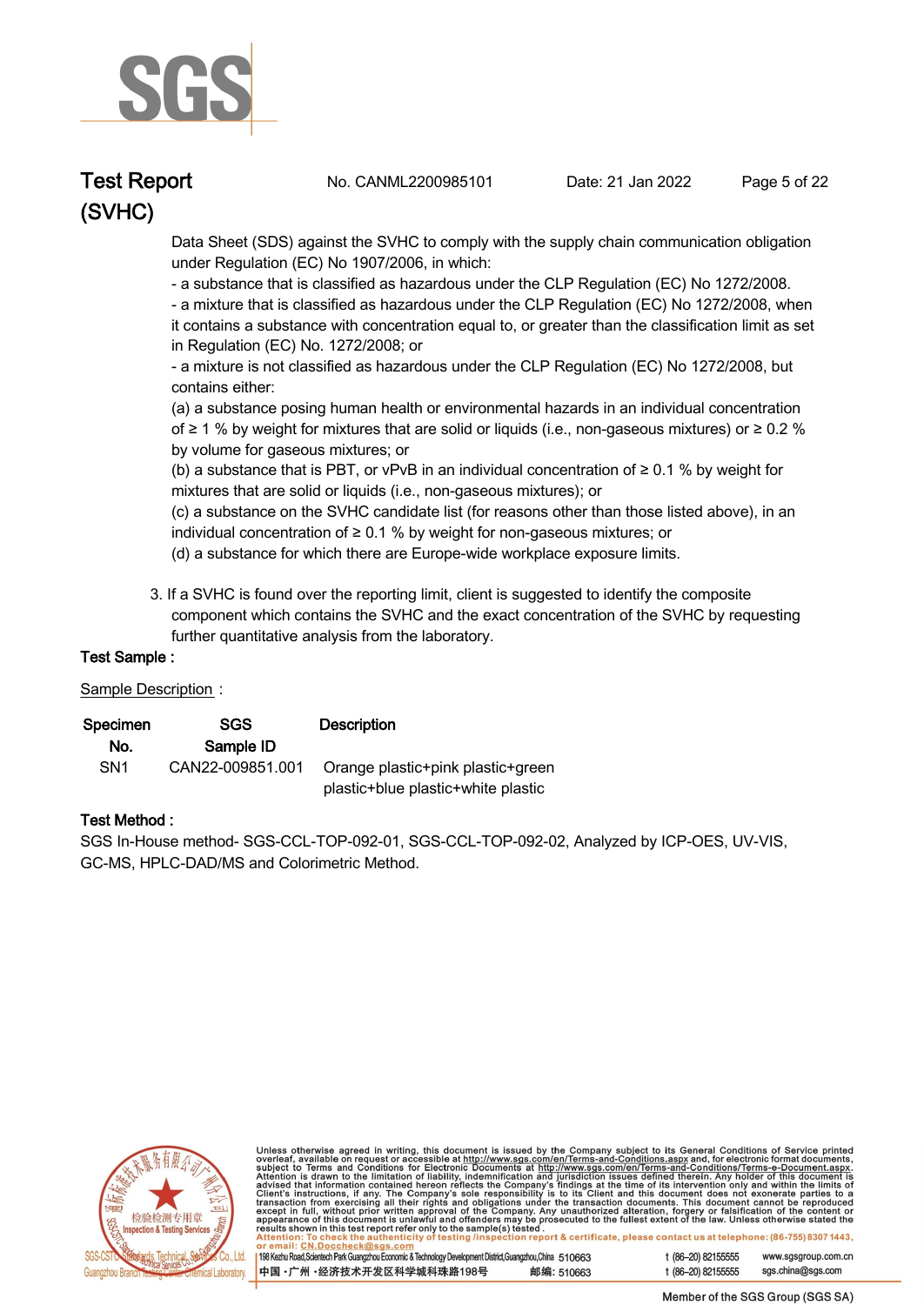

**Test Report. No. CANML2200985101 Date: 21 Jan 2022. Page 6 of 22.**

## **(SVHC)**

#### **Test Result: (Substances in the Candidate List of SVHC)**

|     | <b>Batch Substance Name</b>         | CAS No.                  | 001               | <b>RL (%)</b> |
|-----|-------------------------------------|--------------------------|-------------------|---------------|
|     |                                     |                          | Concentration (%) |               |
| XIX | Decamethylcyclopentasiloxane (D5)   | 541-02-6                 | 0.176             | 0.050         |
| XIX | Dodecamethylcyclohexasiloxane (D6)  | 540-97-6                 | 0.226             | 0.050         |
|     | Other tested SVHC in candidate list | $\overline{\phantom{0}}$ | ND                | -             |

#### **Test Result: (Potential SVHC)**

|                          | <b>Batch Substance Name</b>      | CAS No.                  | 001<br>Concentration (%) | (% )<br><b>RL</b>        |
|--------------------------|----------------------------------|--------------------------|--------------------------|--------------------------|
| $\overline{\phantom{0}}$ | <b>All tested Potential SVHC</b> | $\overline{\phantom{0}}$ | ND                       | $\overline{\phantom{0}}$ |



Unless otherwise agreed in writing, this document is issued by the Company subject to its General Conditions of Service printed overleaf, available on request or accessible at http://www.sgs.com/en/Terms-and-Conditions.as

198 Kezhu Road, Scientech Park Guangzhou Economic & Technology Development District, Guangzhou, China 510663 中国·广州·经济技术开发区科学城科珠路198号 邮编: 510663 t (86-20) 82155555 www.sgsgroup.com.cn t (86-20) 82155555 sgs.china@sgs.com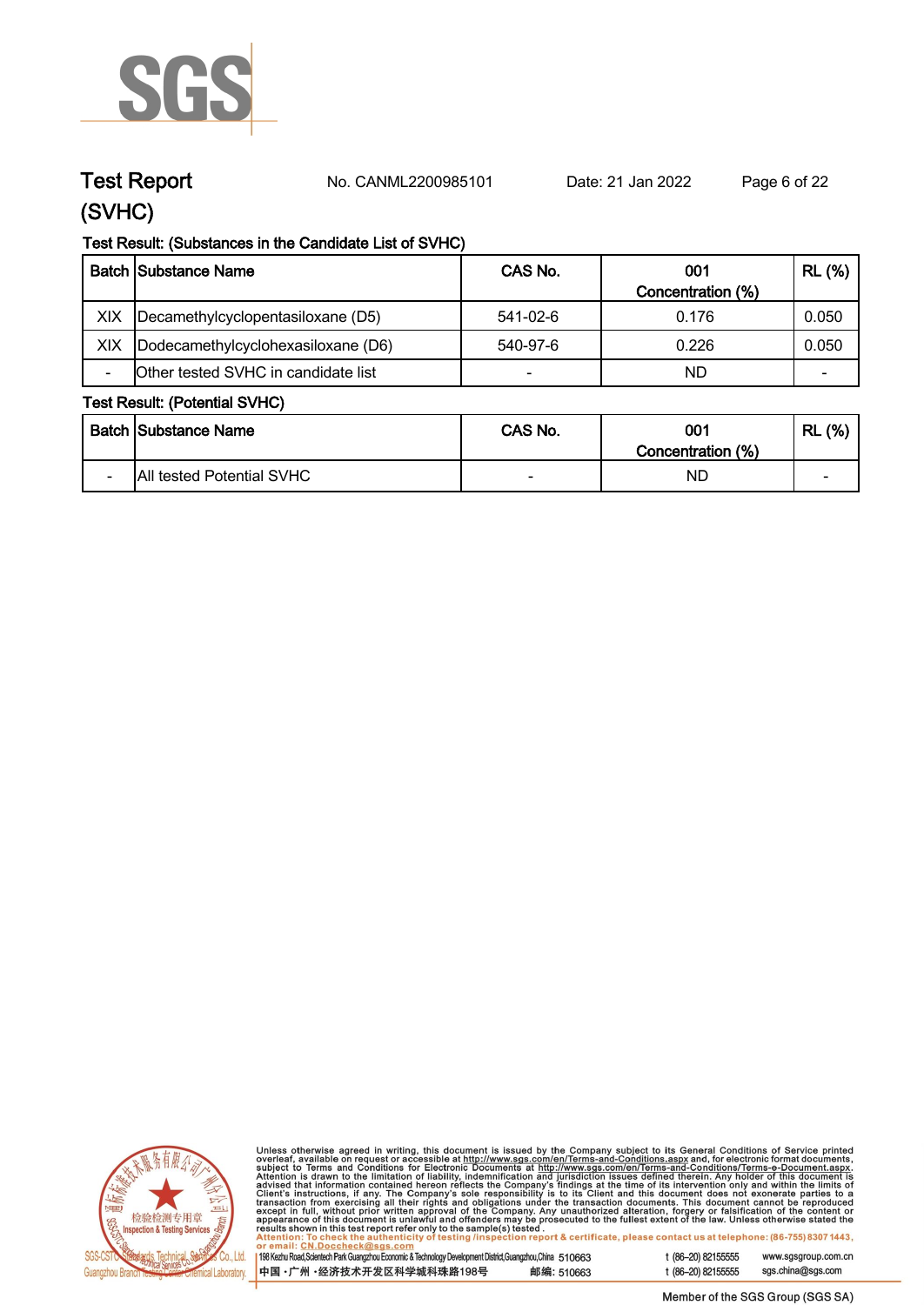

**Test Report. No. CANML2200985101 Date: 21 Jan 2022. Page 7 of 22.**

**Notes :.**

**1.The table above only shows detected SVHC, and SVHC that below RL are not reported.** 

**Please refer to Appendix for the full list of tested SVHC.**

**2.RL = Reporting Limit (Test data will be shown if it ≥ RL. RL is not regulatory limit.) ND = Not detected (lower than RL),** 

**ND is denoted on the SVHC substance.**

**3.\* The test result is based on the calculation of selected element(s) and to the worst-case scenario.** 

**\*\* The test result is based on the calculation of selected marker(s) and to the worst-case scenario.** 

**4. RL = 0.005% is evaluated for element (i.e. cobalt, arsenic, lead, chromium (VI), aluminum, zirconium, boron, strontium, zinc, antimony, cadmium, titanium, barium respectively), except molybdenum RL=0.0005%, boron RL=0.0025% (only for Lead bis(tetrafluoroborate)). .**

**5. Calculated concentration of boric compounds are based on the water extractive boron by ICP-OES. .**

**6. § The substance is proposed for the identification as SVHC only where it contains Michler's ketone (CAS Number: 90-94-8) or Michler's base (CAS Number: 101-61-1) ≥0.1% (w/w).**

**7. Composite test has been performed in equal proportion for the components/material per client requested. And the result is calculated using the minimum sample weight.**

**8. / = Potential SVHC .**



Unless otherwise agreed in writing, this document is issued by the Company subject to its General Conditions of Service printed<br>overleaf, available on request or accessible at <u>http://www.sgs.com/en/Terms-and-Conditions.as</u>

198 Kezhu Road, Scientech Park Guangzhou Economic & Technology Development District, Guangzhou, China 510663 中国·广州·经济技术开发区科学城科珠路198号 邮编: 510663 t (86-20) 82155555 www.sgsgroup.com.cn sgs.china@sgs.com t (86-20) 82155555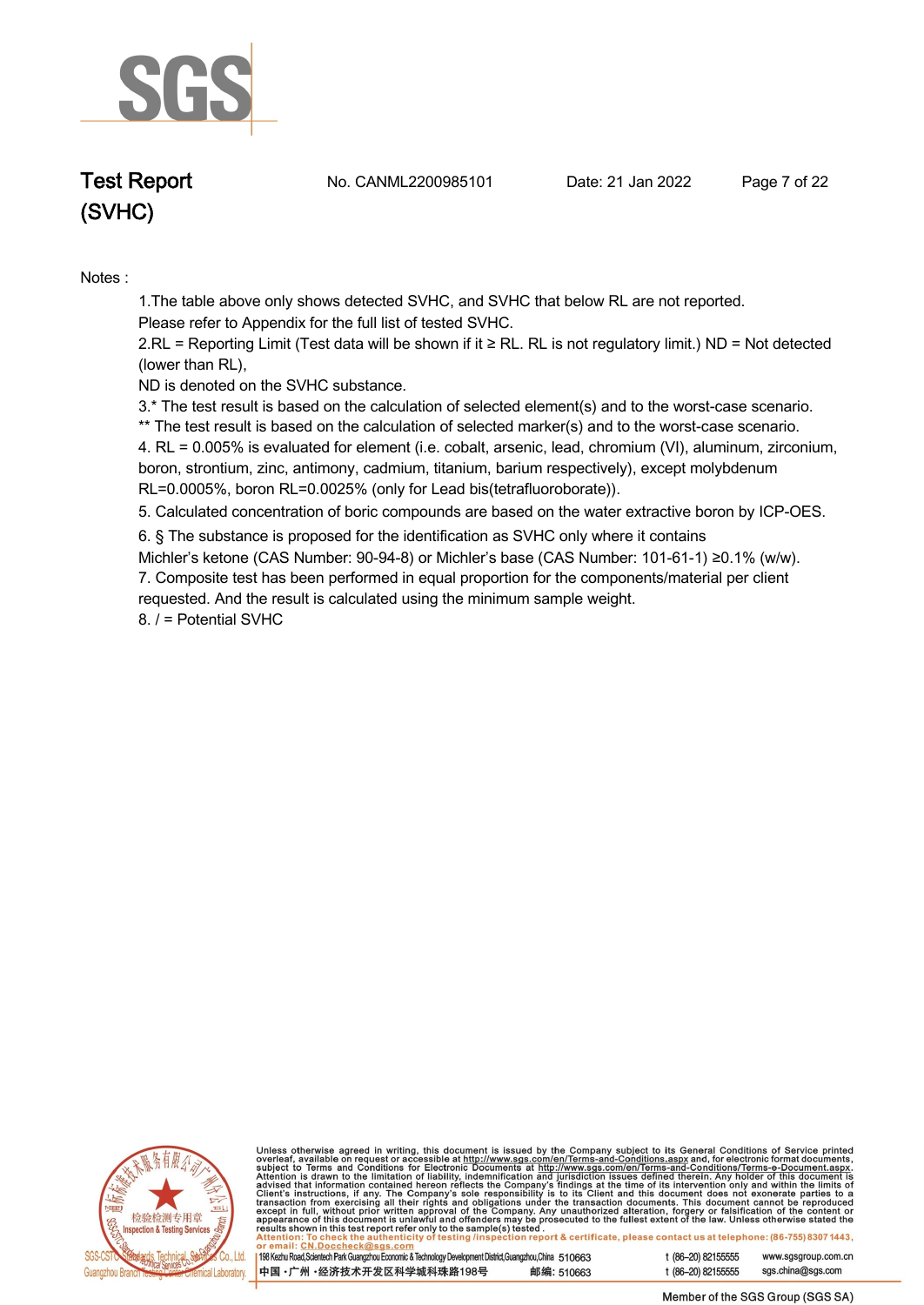

**Test Report. No. CANML2200985101 Date: 21 Jan 2022. Page 8 of 22.**

## **(SVHC)**

## **Appendix**

#### **Full list of tested SVHC:**

| <b>Batch</b>               | No.            | <b>Substance Name</b>                                                                                      | CAS No.                  | <b>RL</b> (%) |
|----------------------------|----------------|------------------------------------------------------------------------------------------------------------|--------------------------|---------------|
|                            | $\mathbf{1}$   | 4,4'-Diaminodiphenylmethane(MDA)                                                                           | 101-77-9                 | 0.050         |
| $\mathbf{I}$               | $\overline{2}$ | 5-tert-butyl-2,4,6-trinitro-m-xylene (musk xylene)                                                         | $81 - 15 - 2$            | 0.050         |
|                            | 3              | Alkanes, C10-13, chloro (Short Chain Chlorinated Paraffins)                                                | 85535-84-8               | 0.050         |
|                            | 4              | Anthracene                                                                                                 | 120-12-7                 | 0.050         |
|                            | 5              | Benzyl butyl phthalate (BBP)                                                                               | 85-68-7                  | 0.050         |
| L                          | 6              | Bis (2-ethylhexyl)phthalate (DEHP)                                                                         | 117-81-7                 | 0.050         |
| L                          | $\overline{7}$ | Bis(tributyltin) oxide (TBTO)                                                                              | 56-35-9                  | 0.050         |
| $\mathbf{I}$               | 8              | Cobalt dichloride*                                                                                         | 7646-79-9                | 0.005         |
| $\mathbf{I}$               | 9              | Diarsenic pentaoxide*                                                                                      | 1303-28-2                | 0.005         |
| I                          | 10             | Diarsenic trioxide*                                                                                        | 1327-53-3                | 0.005         |
| $\mathbf{I}$               | 11             | Dibutyl phthalate (DBP)                                                                                    | 84-74-2                  | 0.050         |
| $\mathbf{I}$               | 12             | Hexabromocyclododecane (HBCDD) and all major<br>diastereoisomers identified (α-HBCDD, β-HBCDD,<br>y-HBCDD) |                          | 0.050         |
| $\mathbf{I}$               | 13             | Lead hydrogen arsenate*                                                                                    | 7784-40-9                | 0.005         |
| $\mathbf{I}$               | 14             | Sodium dichromate*                                                                                         | 7789-12-0,<br>10588-01-9 | 0.005         |
| $\mathbf{I}$               | 15             | Triethyl arsenate*                                                                                         | 15606-95-8               | 0.005         |
| $\ensuremath{\mathsf{II}}$ | 16             | 2,4-Dinitrotoluene                                                                                         | $121 - 14 - 2$           | 0.050         |
| Ш                          | 17             | Acrylamide                                                                                                 | 79-06-1                  | 0.050         |
| Ш                          | 18             | Anthracene oil**                                                                                           | 90640-80-5               | 0.050         |
| $\mathbf{II}$              | 19             | Anthracene oil, anthracene paste**                                                                         | 90640-81-6               | 0.050         |
| Ш                          | 20             | Anthracene oil, anthracene paste, anthracene fraction**                                                    | 91995-15-2               | 0.050         |



Unless otherwise agreed in writing, this document is issued by the Company subject to its General Conditions of Service printed overleaf, available on request or accessible at http://www.sgs.com/en/Terms-and-Conditions.as

| 198 Kezhu Road,Scientech Park Guangzhou Economic & Technology Development District,Guangzhou,China 510663 |            |
|-----------------------------------------------------------------------------------------------------------|------------|
| 中国 •广州 •经济技术开发区科学城科珠路198号                                                                                 | 邮编: 510663 |

t (86-20) 82155555 www.sgsgroup.com.cn

sgs.china@sgs.com t (86-20) 82155555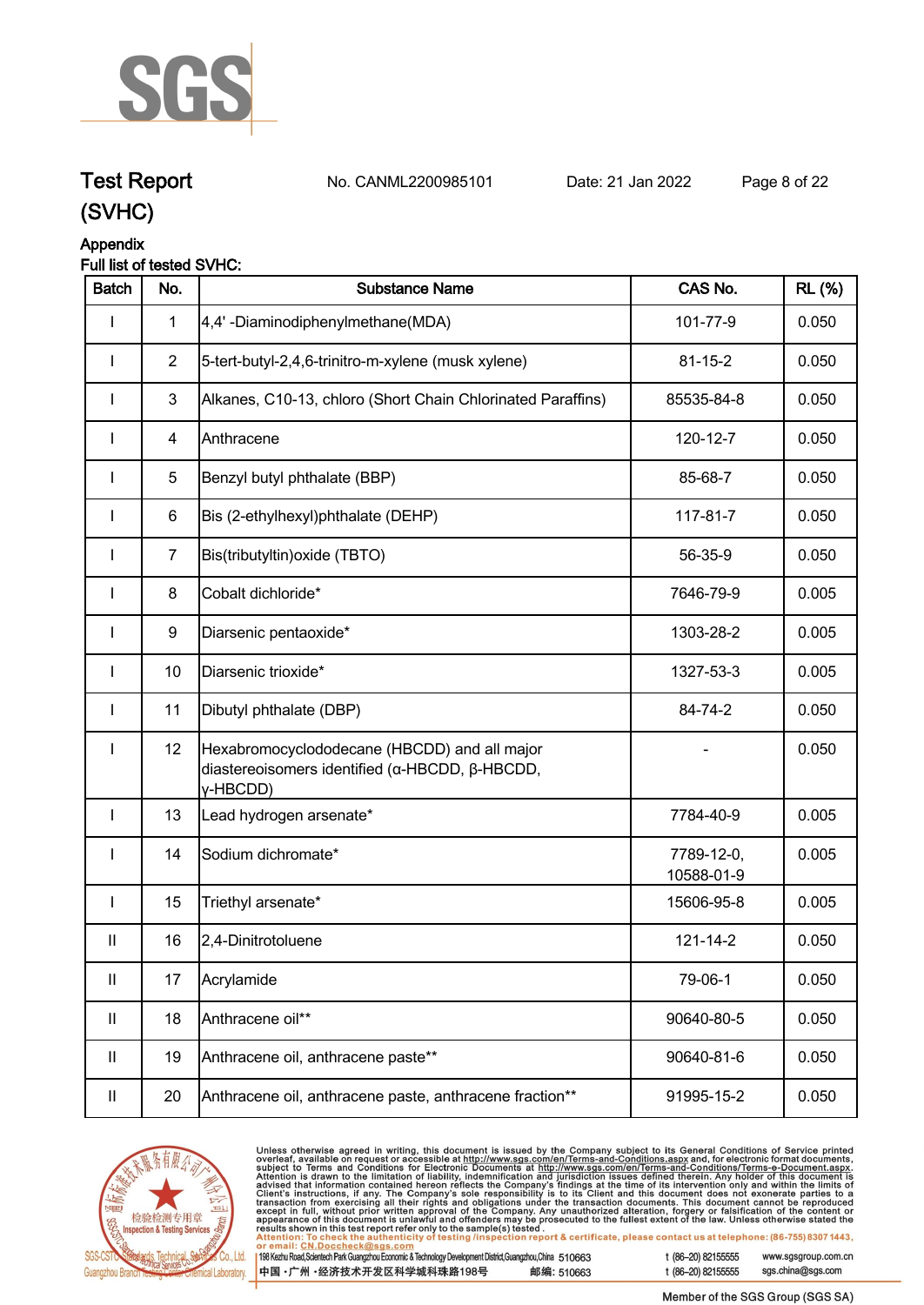

## **Test Report. No. CANML2200985101 Date: 21 Jan 2022. Page 9 of 22.**

## **(SVHC)**

### **Appendix**

#### **Full list of tested SVHC:**

| <b>Batch</b>       | No. | <b>Substance Name</b>                                                             | CAS No.                                | <b>RL (%)</b> |
|--------------------|-----|-----------------------------------------------------------------------------------|----------------------------------------|---------------|
| $\mathbf{II}$      | 21  | Anthracene oil, anthracene paste, distn. lights**                                 | 91995-17-4                             | 0.050         |
| $\mathbf{  }$      | 22  | Anthracene oil, anthracene-low**                                                  | 90640-82-7                             | 0.050         |
| $\mathbf{II}$      | 23  | Diisobutyl phthalate                                                              | 84-69-5                                | 0.050         |
| $\mathbf{II}$      | 24  | Lead chromate molybdate sulphate red (C.I. Pigment Red<br>$104$ <sup>*</sup>      | 12656-85-8                             | 0.005         |
| $\mathbf{II}$      | 25  | Lead chromate*                                                                    | 7758-97-6                              | 0.005         |
| $\mathbf{II}$      | 26  | Lead sulfochromate yellow (C.I. Pigment Yellow 34)*                               | 1344-37-2                              | 0.005         |
| $\mathbf{II}$      | 27  | Pitch, coal tar, high temp.**                                                     | 65996-93-2                             | 0.050         |
| $\mathbf{II}$      | 28  | Tris(2-chloroethyl)phosphate                                                      | 115-96-8                               | 0.050         |
| $\mathop{\rm III}$ | 29  | Ammonium dichromate*                                                              | 7789-09-5                              | 0.005         |
| Ш                  | 30  | Boric acid*                                                                       |                                        | 0.005         |
| Ш                  | 31  | Disodium tetraborate, anhydrous*                                                  | 1303-96-4,<br>1330-43-4,<br>12179-04-3 | 0.005         |
| $\mathbf{III}$     | 32  | Potassium chromate*                                                               | 7789-00-6                              | 0.005         |
| $\mathbf{III}$     | 33  | Potassium dichromate*                                                             | 7778-50-9                              | 0.005         |
| $\mathbf{III}$     | 34  | Sodium chromate*                                                                  | 7775-11-3                              | 0.005         |
| Ш                  | 35  | Tetraboron disodium heptaoxide, hydrate*                                          | 12267-73-1                             | 0.005         |
| Ш                  | 36  | Trichloroethylene                                                                 | 79-01-6                                | 0.050         |
| ${\sf IV}$         | 37  | 2-Ethoxyethanol                                                                   | 110-80-5                               | 0.050         |
| IV                 | 38  | 2-Methoxyethanol                                                                  | 109-86-4                               | 0.050         |
| ${\sf IV}$         | 39  | Chromic acid,<br>Oligomers of chromic acid and dichromic acid,<br>Dichromic acid* |                                        | 0.005         |



Unless otherwise agreed in writing, this document is issued by the Company subject to its General Conditions of Service printed overleaf, available on request or accessible at http://www.sgs.com/en/Terms-and-Conditions.as

198 Kezhu Road, Scientech Park Guangzhou Economic & Technology Development District, Guangzhou, China 510663 中国·广州·经济技术开发区科学城科珠路198号 邮编: 510663 t (86-20) 82155555

t (86-20) 82155555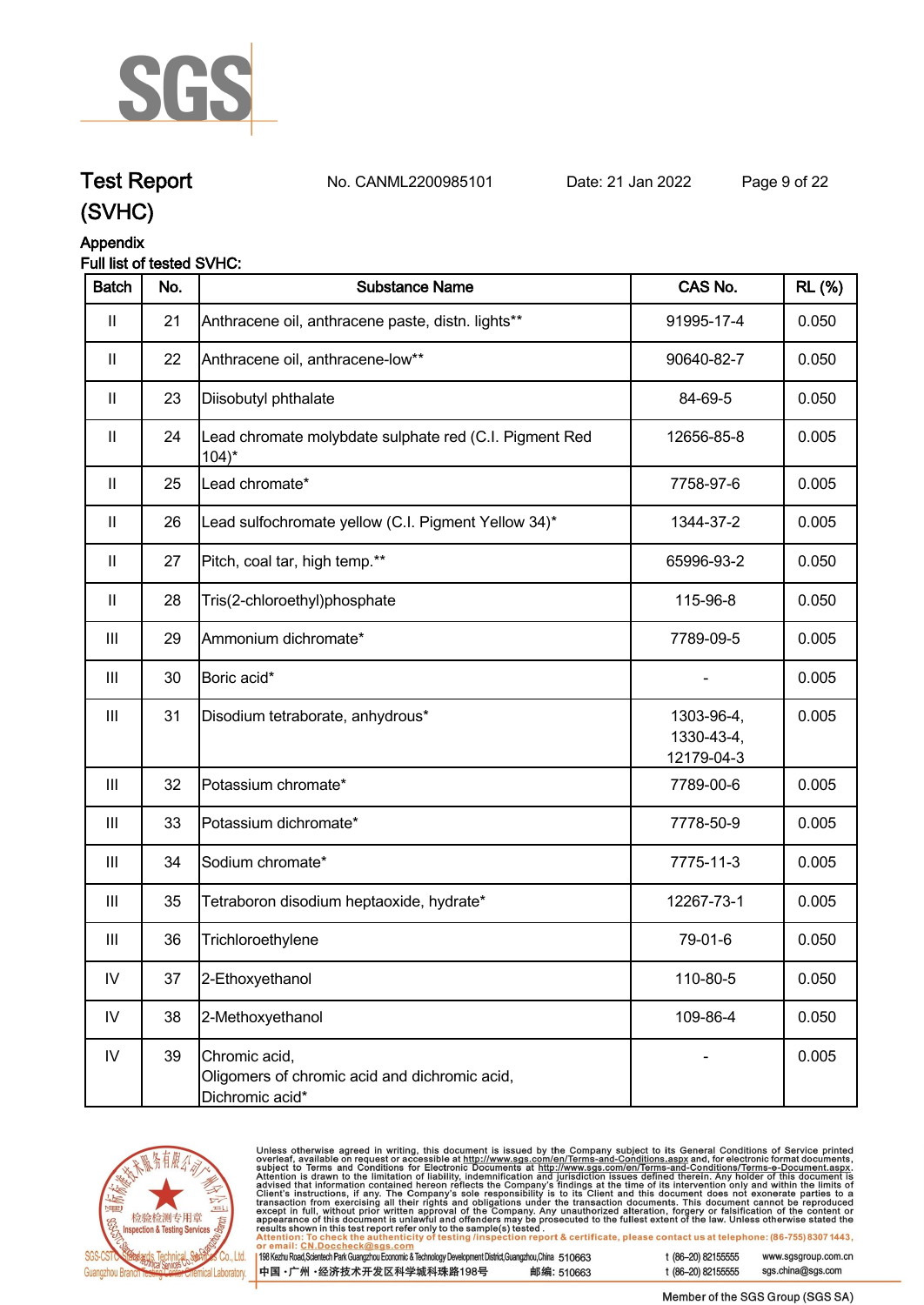

## **Test Report. No. CANML2200985101 Date: 21 Jan 2022. Page 10 of 22.**

## **(SVHC)**

### **Appendix**

#### **Full list of tested SVHC:**

| <b>Batch</b> | No. | <b>Substance Name</b>                                                      | CAS No.                | <b>RL (%)</b> |
|--------------|-----|----------------------------------------------------------------------------|------------------------|---------------|
| ${\sf IV}$   | 40  | Chromium trioxide*                                                         | 1333-82-0              | 0.005         |
| IV           | 41  | Cobalt(II) carbonate*                                                      | 513-79-1               | 0.005         |
| IV           | 42  | Cobalt(II) diacetate*                                                      | 71-48-7                | 0.005         |
| IV           | 43  | Cobalt(II) dinitrate*                                                      | 10141-05-6             | 0.005         |
| IV           | 44  | Cobalt(II) sulphate*                                                       | 10124-43-3             | 0.005         |
| $\vee$       | 45  | 1,2,3-trichloropropane                                                     | 96-18-4                | 0.050         |
| V            | 46  | 1,2-Benzenedicarboxylic acid, di-C6-8-branched alkyl esters,<br>C7-rich    | 71888-89-6             | 0.050         |
| V            | 47  | 1,2-Benzenedicarboxylic acid, di-C7-11-branched and linear<br>alkyl esters | 68515-42-4             | 0.050         |
| V            | 48  | 1-methyl-2-pyrrolidone                                                     | 872-50-4               | 0.050         |
| V            | 49  | 2-ethoxyethyl acetate                                                      | 111-15-9               | 0.050         |
| $\vee$       | 50  | Hydrazine                                                                  | 7803-57-8,<br>302-01-2 | 0.050         |
| V            | 51  | Strontium chromate*                                                        | 7789-06-2              | 0.005         |
| VI           | 52  | 1,2-Dichloroethane                                                         | 107-06-2               | 0.050         |
| VI           | 53  | 2,2'-dichloro-4,4'-methylenedianiline                                      | $101 - 14 - 4$         | 0.050         |
| VI           | 54  | 2-Methoxyaniline; o-Anisidine                                              | $90 - 04 - 0$          | 0.050         |
| VI           | 55  | 4-(1,1,3,3-tetramethylbutyl)phenol                                         | 140-66-9               | 0.050         |
| VI           | 56  | Aluminosilicate Refractory Ceramic Fibres *                                |                        | 0.005         |
| VI           | 57  | Arsenic acid*                                                              | 7778-39-4              | 0.005         |
| VI           | 58  | Bis(2-methoxyethyl) ether                                                  | 111-96-6               | 0.050         |
| VI           | 59  | Bis(2-methoxyethyl) phthalate                                              | 117-82-8               | 0.050         |



Unless otherwise agreed in writing, this document is issued by the Company subject to its General Conditions of Service printed overleaf, available on request or accessible at http://www.sgs.com/en/Terms-and-Conditions.as

198 Kezhu Road, Scientech Park Guangzhou Economic & Technology Development District, Guangzhou, China 510663 中国·广州·经济技术开发区科学城科珠路198号 邮编: 510663 t (86-20) 82155555 www.sgsgroup.com.cn

t (86-20) 82155555 sgs.china@sgs.com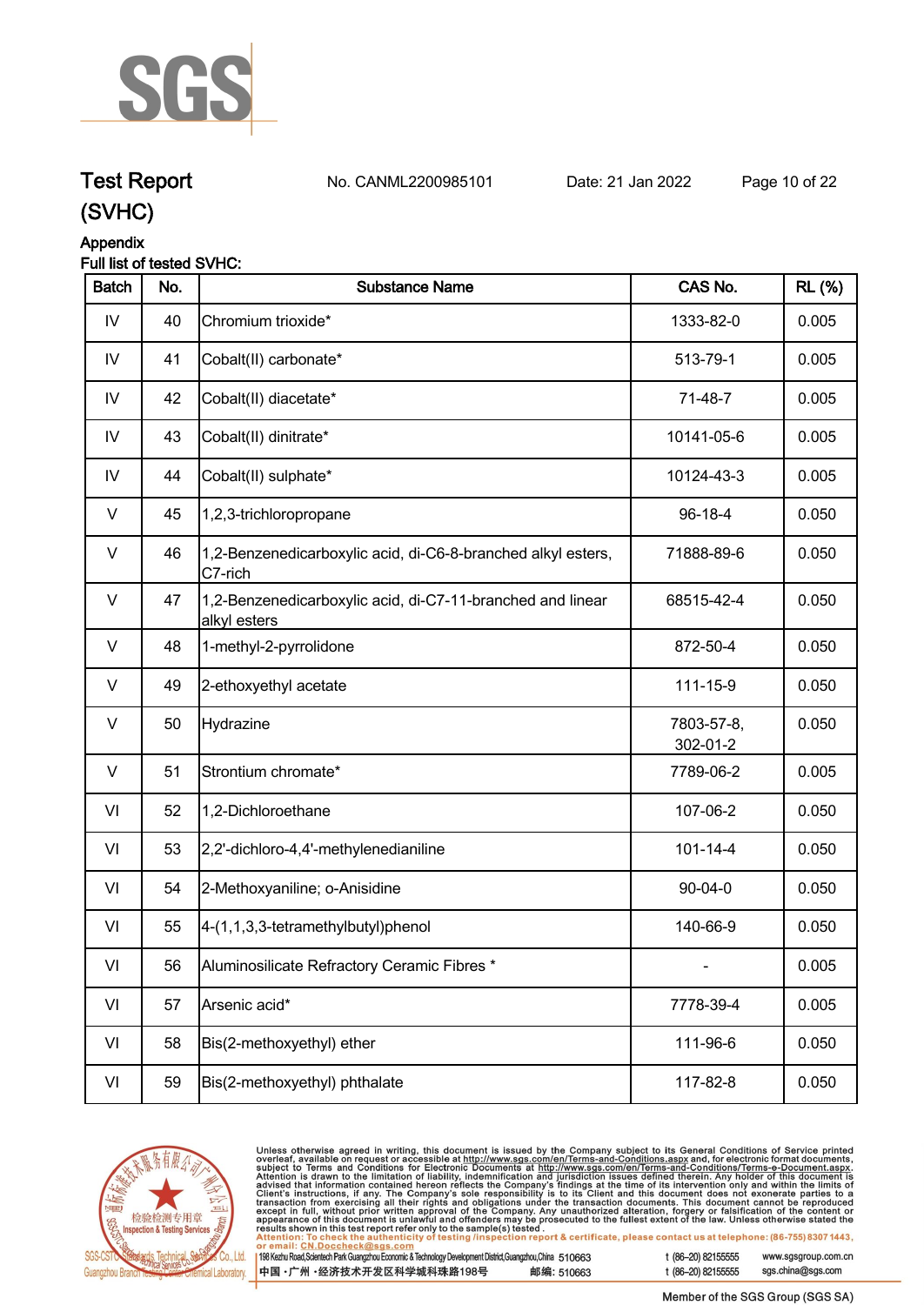

## **Test Report. No. CANML2200985101 Date: 21 Jan 2022. Page 11 of 22.**

**(SVHC)**

# **Appendix**

### **Full list of tested SVHC:**

| <b>Batch</b> | No. | <b>Substance Name</b>                                                                                                                              | CAS No.        | <b>RL (%)</b> |
|--------------|-----|----------------------------------------------------------------------------------------------------------------------------------------------------|----------------|---------------|
| VI           | 60  | Calcium arsenate*                                                                                                                                  | 7778-44-1      | 0.005         |
| VI           | 61  | Dichromium tris(chromate) *                                                                                                                        | 24613-89-6     | 0.005         |
| VI           | 62  | Formaldehyde, oligomeric reaction products with aniline                                                                                            | 25214-70-4     | 0.050         |
| VI           | 63  | Lead diazide, Lead azide*                                                                                                                          | 13424-46-9     | 0.005         |
| VI           | 64  | Lead dipicrate*                                                                                                                                    | 6477-64-1      | 0.005         |
| VI           | 65  | Lead styphnate*                                                                                                                                    | 15245-44-0     | 0.005         |
| VI           | 66  | N,N-dimethylacetamide                                                                                                                              | 127-19-5       | 0.050         |
| VI           | 67  | Pentazinc chromate octahydroxide*                                                                                                                  | 49663-84-5     | 0.005         |
| VI           | 68  | Phenolphthalein                                                                                                                                    | 77-09-8        | 0.050         |
| VI           | 69  | Potassium hydroxyoctaoxodizincatedichromate*                                                                                                       | 11103-86-9     | 0.005         |
| VI           | 70  | Trilead diarsenate*                                                                                                                                | 3687-31-8      | 0.005         |
| VI           | 71  | Zirconia Aluminosilicate Refractory Ceramic Fibres*                                                                                                |                | 0.005         |
| VII          | 72  | [4-[[4-anilino-1-naphthyl][4-<br>(dimethylamino)phenyl]methylene]cyclohexa-2,5-dien-1-ylide<br>ne] dimethylammonium chloride (C.I. Basic Blue 26)§ | 2580-56-5      | 0.050         |
| VII          | 73  | [4-[4,4'-bis(dimethylamino)<br>benzhydrylidene]cyclohexa-2,5-dien-1-ylidene]dimethylamm<br>onium chloride (C.I. Basic Violet 3)§                   | 548-62-9       | 0.050         |
| VII          | 74  | 1,2-bis(2-methoxyethoxy)ethane (TEGDME; triglyme)                                                                                                  | 112-49-2       | 0.050         |
| VII          | 75  | 1,2-dimethoxyethane; ethylene glycol dimethyl ether<br>(EGDME)                                                                                     | 110-71-4       | 0.050         |
| VII          | 76  | 4,4'-bis(dimethylamino) benzophenone (Michler's Ketone)                                                                                            | 90-94-8        | 0.050         |
| VII          | 77  | 4,4'-bis(dimethylamino)-4"-(methylamino)trityl alcohol§                                                                                            | $561 - 41 - 1$ | 0.050         |
| VII          | 78  | Diboron trioxide*                                                                                                                                  | 1303-86-2      | 0.005         |



Unless otherwise agreed in writing, this document is issued by the Company subject to its General Conditions of Service printed overleaf, available on request or accessible at http://www.sgs.com/en/Terms-and-Conditions.as

198 Kezhu Road, Scientech Park Guangzhou Economic & Technology Development District, Guangzhou, China 510663 中国·广州·经济技术开发区科学城科珠路198号 邮编: 510663 t (86-20) 82155555

t (86-20) 82155555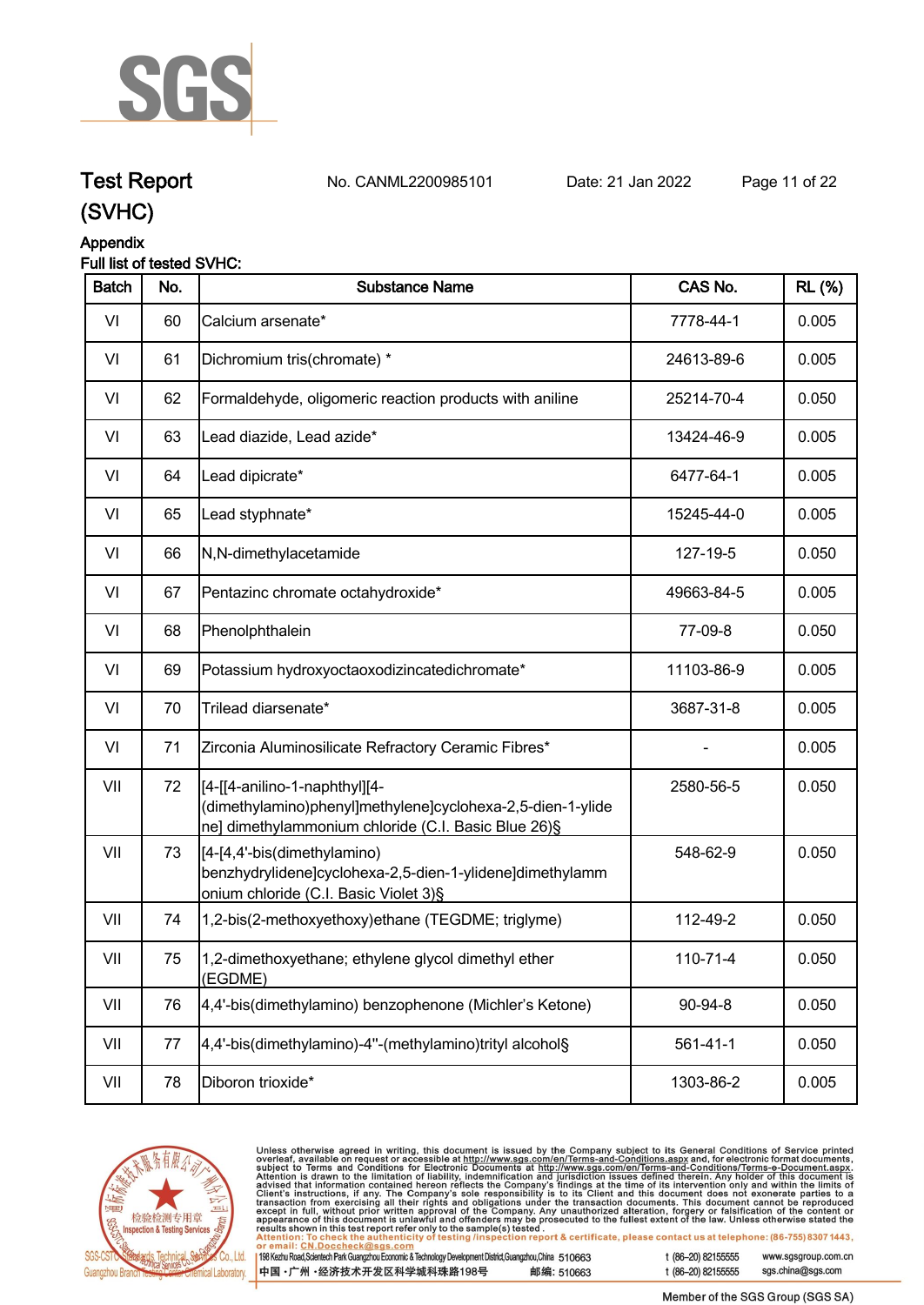

## **Test Report. No. CANML2200985101 Date: 21 Jan 2022. Page 12 of 22.**

## **(SVHC)**

### **Appendix**

#### **Full list of tested SVHC:**

| <b>Batch</b> | No. | <b>Substance Name</b>                                                                                            | CAS No.        | <b>RL</b> (%) |
|--------------|-----|------------------------------------------------------------------------------------------------------------------|----------------|---------------|
| VII          | 79  | Formamide                                                                                                        | $75-12-7$      | 0.050         |
| VII          | 80  | Lead(II) bis(methanesulfonate)*                                                                                  | 17570-76-2     | 0.005         |
| VII          | 81  | N,N,N',N'-tetramethyl-4,4'-methylenedianiline (Michler's<br>base)                                                | $101 - 61 - 1$ | 0.050         |
| VII          | 82  | <b>TGIC</b><br>(1,3,5-tris(oxiranylmethyl)-1,3,5-triazine-2,4,6(1H,3H,5H)-trio<br>ne)                            | 2451-62-9      | 0.050         |
| VII          | 83  | $\alpha$ , $\alpha$ -Bis[4-(dimethylamino)phenyl]-4<br>(phenylamino)naphthalene-1-methanol (C.I. Solvent Blue 4) | 6786-83-0      | 0.050         |
| VII          | 84  | $\beta$ -TGIC (1,3,5-tris[(2S and<br>2R)-2,3-epoxypropyl]-1,3,5-triazine-2,4,6-(1H,3H,5H)-trione)                | 59653-74-6     | 0.050         |
| VIII         | 85  | [Phthalato(2-)]dioxotrilead*                                                                                     | 69011-06-9     | 0.005         |
| VIII         | 86  | 1,2-Benzenedicarboxylic acid, dipentylester, branched and<br>linear                                              | 84777-06-0     | 0.050         |
| VIII         | 87  | 1,2-Diethoxyethane                                                                                               | 629-14-1       | 0.050         |
| VIII         | 88  | 1-Bromopropane                                                                                                   | 106-94-5       | 0.050         |
| VIII         | 89  | 3-Ethyl-2-methyl-2-(3-methylbutyl)-1,3-oxazolidine                                                               | 143860-04-2    | 0.050         |
| VIII         | 90  | 4-(1,1,3,3-tetramethylbutyl)phenol, ethoxylated                                                                  |                | 0.050         |
| VIII         | 91  | 4,4'-Methylenedi-o-toluidine                                                                                     | 838-88-0       | 0.050         |
| VIII         | 92  | 4,4'-Oxydianiline and its salts                                                                                  | 101-80-4       | 0.050         |
| VIII         | 93  | 4-Aminoazobenzene                                                                                                | 60-09-3        | 0.050         |
| VIII         | 94  | 4-Methyl-m-phenylenediamine                                                                                      | 95-80-7        | 0.050         |
| VIII         | 95  | 4-Nonylphenol, branched and linear                                                                               | $\blacksquare$ | 0.050         |
| VIII         | 96  | 6-Methoxy-m-toluidine                                                                                            | 120-71-8       | 0.050         |
| VIII         | 97  | Acetic acid, lead salt, basic*                                                                                   | 51404-69-4     | 0.005         |
|              |     |                                                                                                                  |                |               |



Unless otherwise agreed in writing, this document is issued by the Company subject to its General Conditions of Service printed<br>overleaf, available on request or accessible at http://www.sgs.com/en/Terms-and-Conditions.as

| 198 Kezhu Road,Scientech Park Guangzhou Economic & Technology Development District,Guangzhou,China 51 0663 |            |
|------------------------------------------------------------------------------------------------------------|------------|
| 中国 •广州 •经济技术开发区科学城科珠路198号                                                                                  | 邮编: 510663 |

t (86-20) 82155555

sgs.china@sgs.com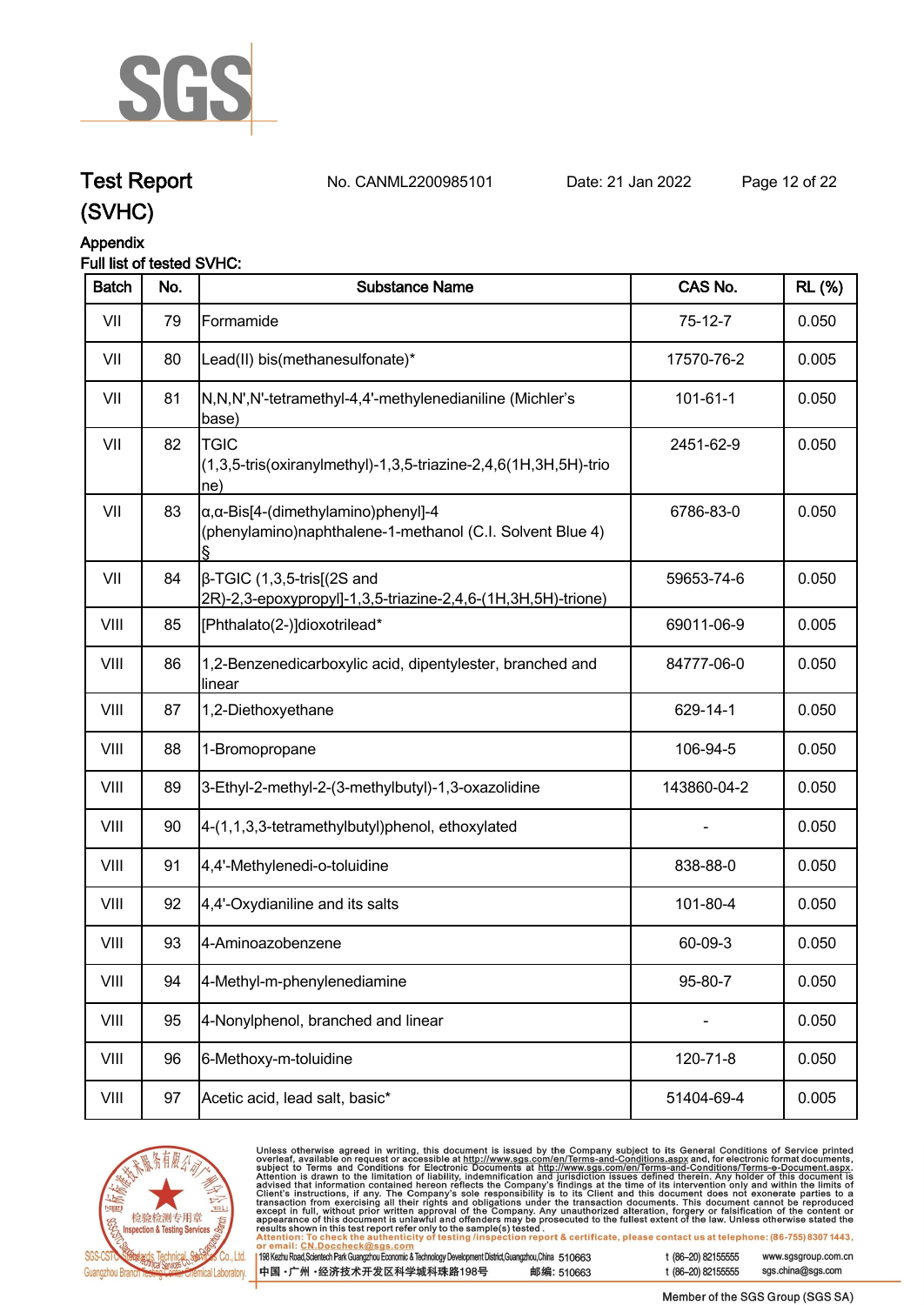

**Test Report. No. CANML2200985101 Date: 21 Jan 2022. Page 13 of 22.**

## **(SVHC)**

### **Appendix**

#### **Full list of tested SVHC:**

| <b>Batch</b> | No. | <b>Substance Name</b>                                                                                                                                            | CAS No.       | <b>RL (%)</b> |
|--------------|-----|------------------------------------------------------------------------------------------------------------------------------------------------------------------|---------------|---------------|
| VIII         | 98  | Biphenyl-4-ylamine                                                                                                                                               | $92 - 67 - 1$ | 0.050         |
| VIII         | 99  | Bis(pentabromophenyl) ether (DecaBDE)                                                                                                                            | 1163-19-5     | 0.050         |
| VIII         | 100 | Cyclohexane-1,2-dicarboxylic anhydride,<br>cis-cyclohexane-1,2-dicarboxylic anhydride,<br>trans-cyclohexane-1,2-dicarboxylic anhydride                           |               | 0.050         |
| VIII         | 101 | Diazene-1,2-dicarboxamide (C,C'-azodi(formamide))                                                                                                                | 123-77-3      | 0.050         |
| VIII         | 102 | Dibutyltin dichloride (DBTC)                                                                                                                                     | 683-18-1      | 0.050         |
| VIII         | 103 | Diethyl sulphate                                                                                                                                                 | 64-67-5       | 0.050         |
| VIII         | 104 | Diisopentylphthalate                                                                                                                                             | 605-50-5      | 0.050         |
| VIII         | 105 | Dimethyl sulphate                                                                                                                                                | $77 - 78 - 1$ | 0.050         |
| VIII         | 106 | Dinoseb                                                                                                                                                          | 88-85-7       | 0.050         |
| VIII         | 107 | Dioxobis(stearato)trilead*                                                                                                                                       | 12578-12-0    | 0.005         |
| VIII         | 108 | Fatty acids, C16-18, lead salts*                                                                                                                                 | 91031-62-8    | 0.005         |
| VIII         | 109 | Furan                                                                                                                                                            | 110-00-9      | 0.050         |
| VIII         | 110 | Henicosafluoroundecanoic acid                                                                                                                                    | 2058-94-8     | 0.050         |
| VIII         | 111 | Heptacosafluorotetradecanoic acid                                                                                                                                | 376-06-7      | 0.050         |
| VIII         | 112 | Hexahydromethylphathalic anhydride,<br>Hexahydro-4-methylphathalic anhydride,<br>Hexahydro-1-methylphathalic anhydride,<br>Hexahydro-3-methylphathalic anhydride |               | 0.050         |
| VIII         | 113 | Lead bis(tetrafluoroborate)*                                                                                                                                     | 13814-96-5    | 0.005         |
| VIII         | 114 | Lead cyanamidate*                                                                                                                                                | 20837-86-9    | 0.005         |
| VIII         | 115 | Lead dinitrate*                                                                                                                                                  | 10099-74-8    | 0.005         |
| VIII         | 116 | Lead monoxide*                                                                                                                                                   | 1317-36-8     | 0.005         |



Unless otherwise agreed in writing, this document is issued by the Company subject to its General Conditions of Service printed overleaf, available on request or accessible at http://www.sgs.com/en/Terms-and-Conditions.as

| 198 Kezhu Road, Scientech Park Guangzhou Economic & Technology Development District, Guangzhou, China 510663 |            |
|--------------------------------------------------------------------------------------------------------------|------------|
| 中国 •广州 •经济技术开发区科学城科珠路198号                                                                                    | 邮编: 510663 |

t (86-20) 82155555 www.sgsgroup.com.cn sgs.china@sgs.com t (86-20) 82155555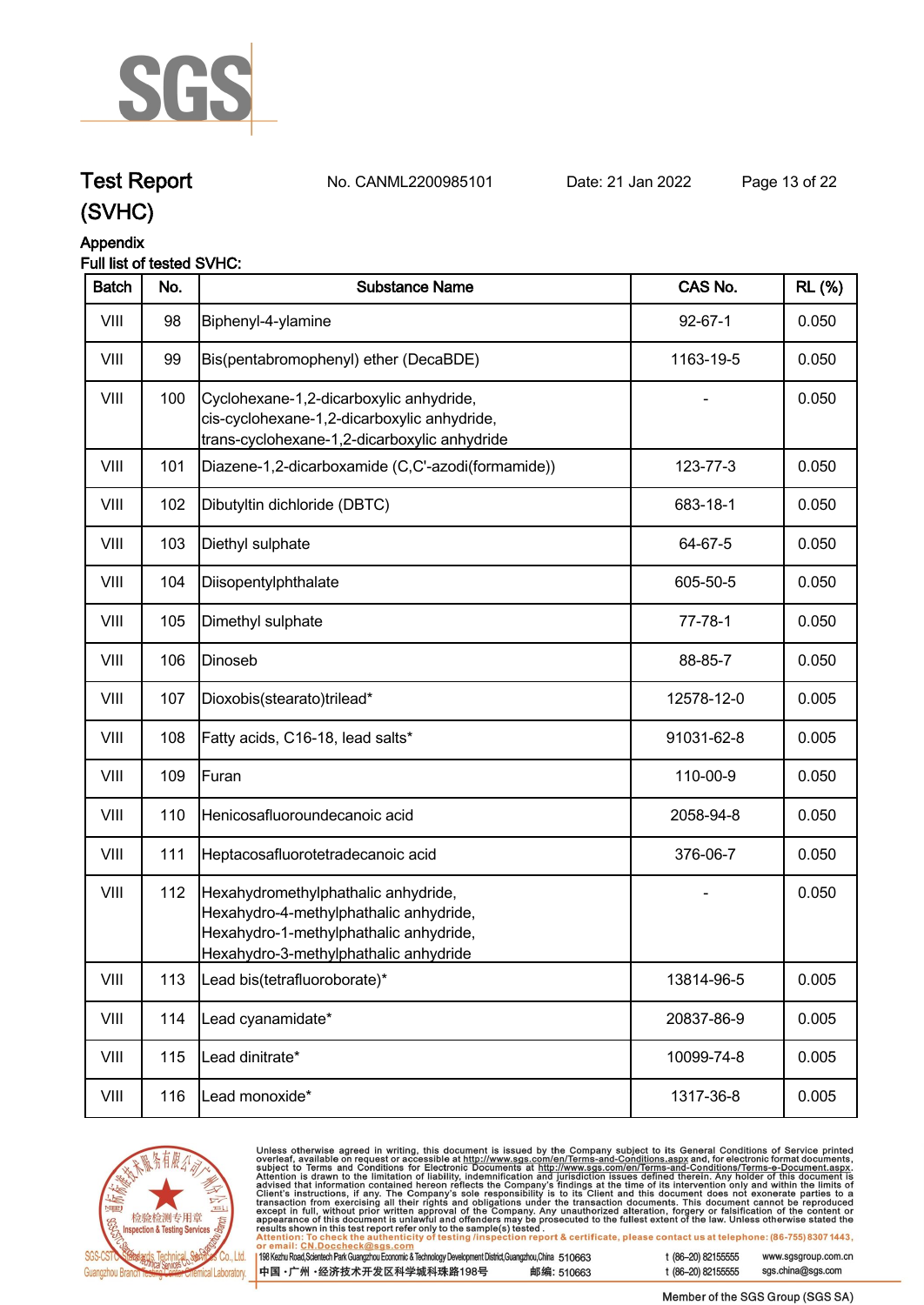

## **Test Report. No. CANML2200985101 Date: 21 Jan 2022. Page 14 of 22.**

## **(SVHC)**

### **Appendix**

#### **Full list of tested SVHC:**

| <b>Batch</b> | No. | <b>Substance Name</b>                                      | CAS No.     | <b>RL (%)</b> |
|--------------|-----|------------------------------------------------------------|-------------|---------------|
| VIII         | 117 | Lead oxide sulfate*                                        | 12036-76-9  | 0.005         |
| VIII         | 118 | Lead tetroxide (orange lead)*                              | 1314-41-6   | 0.005         |
| VIII         | 119 | Lead titanium trioxide*                                    | 12060-00-3  | 0.005         |
| VIII         | 120 | Lead titanium zirconium oxide*                             | 12626-81-2  | 0.005         |
| VIII         | 121 | Methoxyacetic acid                                         | 625-45-6    | 0.050         |
| VIII         | 122 | Methyloxirane (Propylene oxide)                            | 75-56-9     | 0.050         |
| VIII         | 123 | N,N-dimethylformamide                                      | 68-12-2     | 0.050         |
| VIII         | 124 | N-Methylacetamide                                          | 79-16-3     | 0.050         |
| VIII         | 125 | N-Pentyl-isopentylphthalate                                | 776297-69-9 | 0.050         |
| VIII         | 126 | o-Aminoazotoluene                                          | 97-56-3     | 0.050         |
| VIII         | 127 | o-Toluidine                                                | 95-53-4     | 0.050         |
| VIII         | 128 | Pentacosafluorotridecanoic acid                            | 72629-94-8  | 0.050         |
| VIII         | 129 | Pentalead tetraoxide sulphate*                             | 12065-90-6  | 0.005         |
| VIII         | 130 | Pyrochlore, antimony lead yellow*                          | 8012-00-8   | 0.005         |
| VIII         | 131 | Silicic acid, barium salt, lead-doped*                     | 68784-75-8  | 0.005         |
| VIII         | 132 | Silicic acid, lead salt*                                   | 11120-22-2  | 0.005         |
| VIII         | 133 | Sulfurous acid, lead salt, dibasic*                        | 62229-08-7  | 0.005         |
| VIII         | 134 | Tetraethyllead*                                            | 78-00-2     | 0.005         |
| VIII         | 135 | Tetralead trioxide sulphate*                               | 12202-17-4  | 0.005         |
| VIII         | 136 | Tricosafluorododecanoic acid                               | 307-55-1    | 0.050         |
| VIII         | 137 | Trilead bis(carbonate) dihydroxide (basic lead carbonate)* | 1319-46-6   | 0.005         |



Unless otherwise agreed in writing, this document is issued by the Company subject to its General Conditions of Service printed<br>overleaf, available on request or accessible at http://www.sgs.com/en/Terms-and-Conditions.as

| l 198 Kezhu Road,Scientech Park Guangzhou Economic & Technology Development District,Guangzhou,China 51 0663 |            |
|--------------------------------------------------------------------------------------------------------------|------------|
| 中国 •广州 •经济技术开发区科学城科珠路198号                                                                                    | 邮编: 510663 |

t (86-20) 82155555

t (86-20) 82155555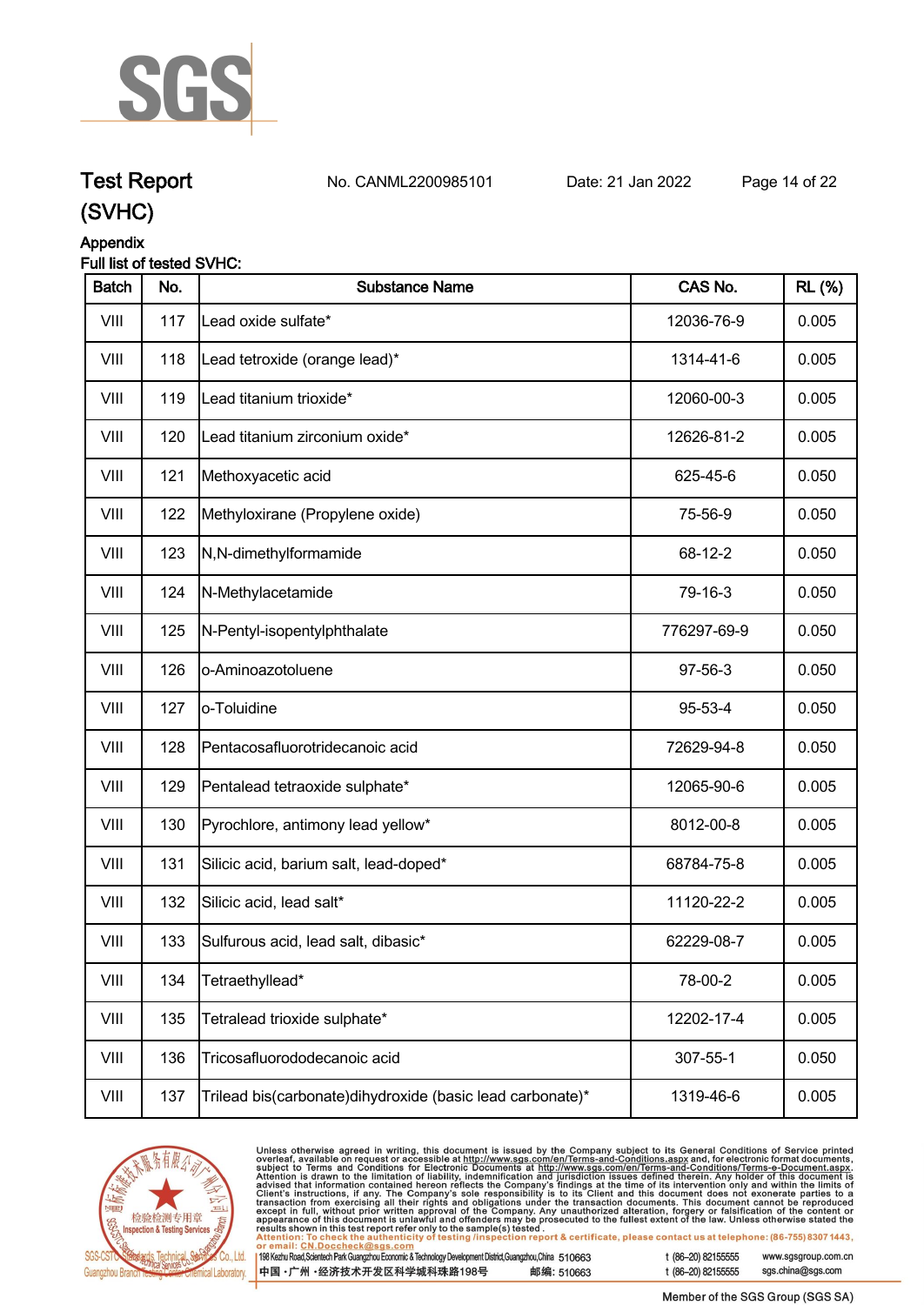

## **Test Report. No. CANML2200985101 Date: 21 Jan 2022. Page 15 of 22.**

## **(SVHC)**

### **Appendix**

#### **Full list of tested SVHC:**

| <b>Batch</b> | No. | <b>Substance Name</b>                                                                                                                                            | CAS No.    | <b>RL</b> (%) |
|--------------|-----|------------------------------------------------------------------------------------------------------------------------------------------------------------------|------------|---------------|
| VIII         | 138 | Trilead dioxide phosphonate*                                                                                                                                     | 12141-20-7 | 0.005         |
| IX           | 139 | 4-Nonylphenol, branched and linear, ethoxylated                                                                                                                  |            | 0.050         |
| IX           | 140 | Ammonium pentadecafluorooctanoate (APFO)**                                                                                                                       | 3825-26-1  | 0.050         |
| IX           | 141 | Cadmium oxide*                                                                                                                                                   | 1306-19-0  | 0.005         |
| IX           | 142 | Cadmium                                                                                                                                                          | 7440-43-9  | 0.005         |
| IX           | 143 | Dipentyl phthalate (DPP)                                                                                                                                         | 131-18-0   | 0.050         |
| IX           | 144 | Pentadecafluorooctanoic acid (PFOA)                                                                                                                              | 335-67-1   | 0.050         |
| X            | 145 | Cadmium sulphide*                                                                                                                                                | 1306-23-6  | 0.005         |
| X            | 146 | Dihexyl phthalate                                                                                                                                                | 84-75-3    | 0.050         |
| X            | 147 | Disodium 3,3'-<br>[[1,1'-biphenyl]-4,4'-diylbis(azo)]bis(4-aminonaphthalene-1-su<br>Iphonate) (C.I. Direct Red 28)                                               | 573-58-0   | 0.050         |
| X            | 148 | Disodium 4-amino-3-[[4'-[(2,4-diaminophenyl)azo]<br>[1,1'-biphenyl]-4-yl]azo] -5-hydroxy-6-<br>(phenylazo)naphthalene-2,7-disulphonate (C.I. Direct Black<br>38) | 1937-37-7  | 0.050         |
| X            | 149 | Imidazolidine-2-thione; (2-imidazoline-2-thiol)                                                                                                                  | 96-45-7    | 0.050         |
| X            | 150 | Lead di(acetate)*                                                                                                                                                | 301-04-2   | 0.005         |
| X            | 151 | Trixylyl phosphate                                                                                                                                               | 25155-23-1 | 0.050         |
| XI           | 152 | 1,2-Benzenedicarboxylic acid, dihexyl ester, branched and<br>linear                                                                                              | 68515-50-4 | 0.050         |
| XI           | 153 | Cadmium chloride*                                                                                                                                                | 10108-64-2 | 0.005         |
| XI           | 154 | Sodium perborate; perboric acid, sodium salt*                                                                                                                    |            | 0.005         |
| XI           | 155 | Sodium peroxometaborate*                                                                                                                                         | 7632-04-4  | 0.005         |



Unless otherwise agreed in writing, this document is issued by the Company subject to its General Conditions of Service printed overleaf, available on request or accessible at http://www.sgs.com/en/Terms-and-Conditions.as

198 Kezhu Road, Scientech Park Guangzhou Economic & Technology Development District, Guangzhou, China 510663 中国·广州·经济技术开发区科学城科珠路198号 邮编: 510663 t (86-20) 82155555

t (86-20) 82155555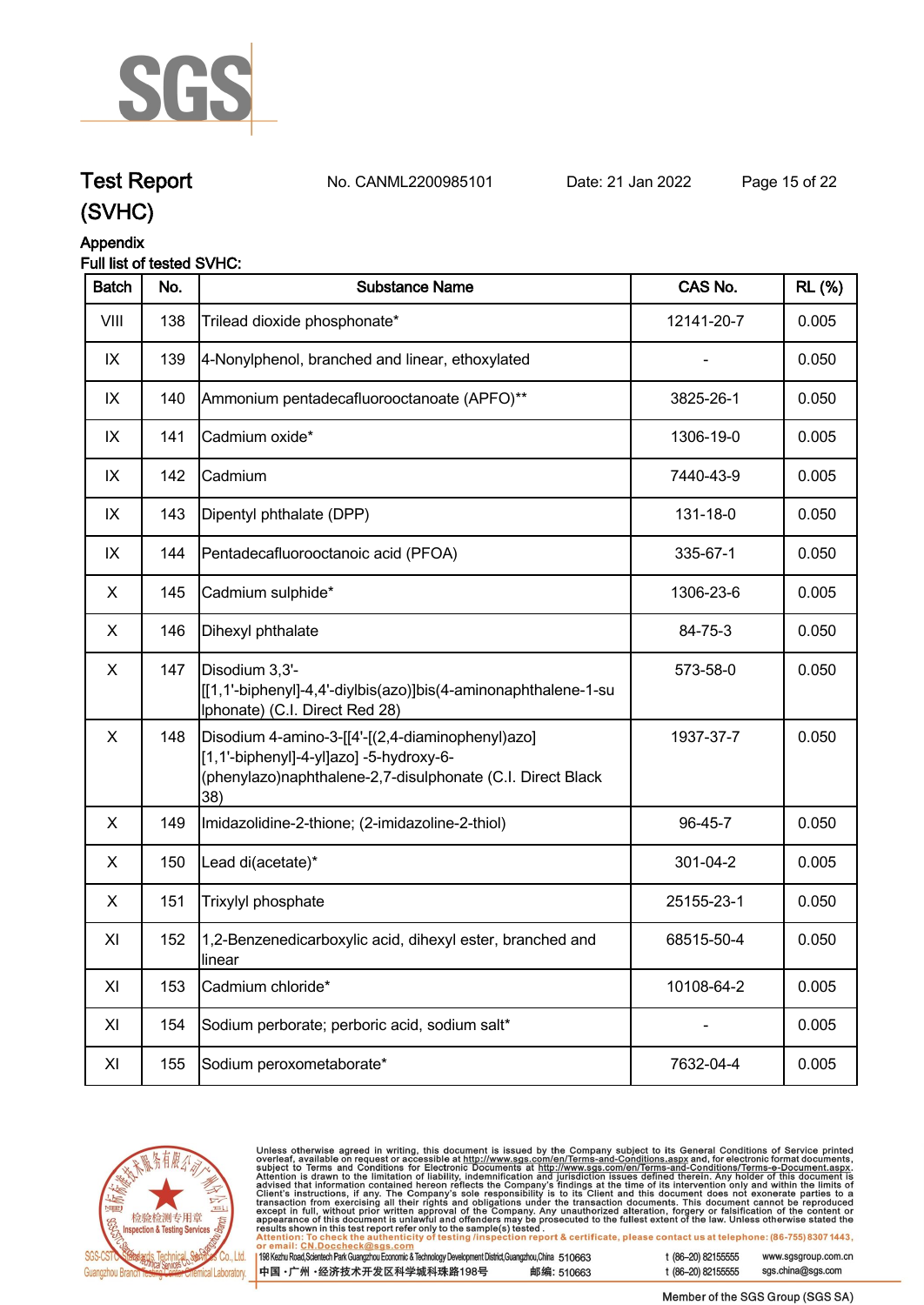

## **Test Report. No. CANML2200985101 Date: 21 Jan 2022. Page 16 of 22.**

**(SVHC)**

### **Appendix**

### **Full list of tested SVHC:**

| <b>Batch</b> | No. | <b>Substance Name</b>                                                                                                                                                                                                                                                      | CAS No.                   | <b>RL</b> (%) |
|--------------|-----|----------------------------------------------------------------------------------------------------------------------------------------------------------------------------------------------------------------------------------------------------------------------------|---------------------------|---------------|
| XII          | 156 | 2-(2H-Benzotriazol-2-yl)-4,6-ditertpentylphenol (UV-328)                                                                                                                                                                                                                   | 25973-55-1                | 0.050         |
| XII          | 157 | 2-benzotriazol-2-yl-4,6-di-tert-butylphenol (UV-320)                                                                                                                                                                                                                       | 3846-71-7                 | 0.050         |
| XII          | 158 | 2-Ethylhexyl<br>10-ethyl-4,4-dioctyl-7-oxo-8-oxa-3,5-dithia-4-stannatetradeca<br>noate; DOTE                                                                                                                                                                               | 15571-58-1                | 0.050         |
| XII          | 159 | Cadmium fluoride*                                                                                                                                                                                                                                                          | 7790-79-6                 | 0.005         |
| XII          | 160 | Cadmium sulphate*                                                                                                                                                                                                                                                          | 10124-36-4,<br>31119-53-6 | 0.005         |
| XII          | 161 | Reaction mass of 2-ethylhexyl<br>10-ethyl-4,4-dioctyl-7-oxo-8-oxa-3,5-dithia-4-stannatetradeca<br>noate & 2-ethylhexyl 10-ethyl-4-[[2-<br>[(2-ethylhexyl)oxy]-2-oxoethyl]thio]-4-octyl-7-oxo-8-oxa-3,5-di<br>thia-4-stannatetradecanoate (reaction mass of DOTE &<br>MOTE) |                           | 0.050         |
| XIII         | 162 | 1,2-benzenedicarboxylic acid, di-C6-10-alkyl esters;<br>1,2-benzenedicarboxylic acid, mixed decyl and hexyl and<br>octyl diesters with ≥ 0.3% of dihexyl phthalate                                                                                                         |                           | 0.050         |
| XIII         | 163 | 5-sec-butyl-2-<br>(2,4-dimethylcyclohex-3-en-1-yl)-5-methyl-1,3-dioxane [1],<br>5-sec-butyl-2-<br>(4,6-dimethylcyclohex-3-en-1-yl)-5-methyl-1,3-dioxane [2]<br>[covering any of the individual isomers of [1] and [2] or any<br>combination thereof]                       |                           | 0.050         |
| XIV          | 164 | 1,3-propanesultone                                                                                                                                                                                                                                                         | 1120-71-4                 | 0.050         |
| XIV          | 165 | 2,4-di-tert-butyl-6-(5-chlorobenzotriazol-2-yl)phenol<br>(UV-327)                                                                                                                                                                                                          | 3864-99-1                 | 0.050         |
| XIV          | 166 | 2-(2H-benzotriazol-2-yl)-4-(tert-butyl)-6-(sec-butyl)phenol<br>$(UV-350)$                                                                                                                                                                                                  | 36437-37-3                | 0.050         |
| XIV          | 167 | Nitrobenzene                                                                                                                                                                                                                                                               | 98-95-3                   | 0.050         |
| XIV          | 168 | Perfluorononan-1-oic-acid and its sodium and ammonium<br>salts                                                                                                                                                                                                             |                           | 0.050         |
| XV           | 169 | Benzo[def]chrysene (Benzo[a]pyrene)                                                                                                                                                                                                                                        | $50 - 32 - 8$             | 0.050         |



Unless otherwise agreed in writing, this document is issued by the Company subject to its General Conditions of Service printed overleaf, available on request or accessible at http://www.sgs.com/en/Terms-and-Conditions.as

198 Kezhu Road, Scientech Park Guangzhou Economic & Technology Development District, Guangzhou, China 510663 中国·广州·经济技术开发区科学城科珠路198号 邮编: 510663 t (86-20) 82155555

t (86-20) 82155555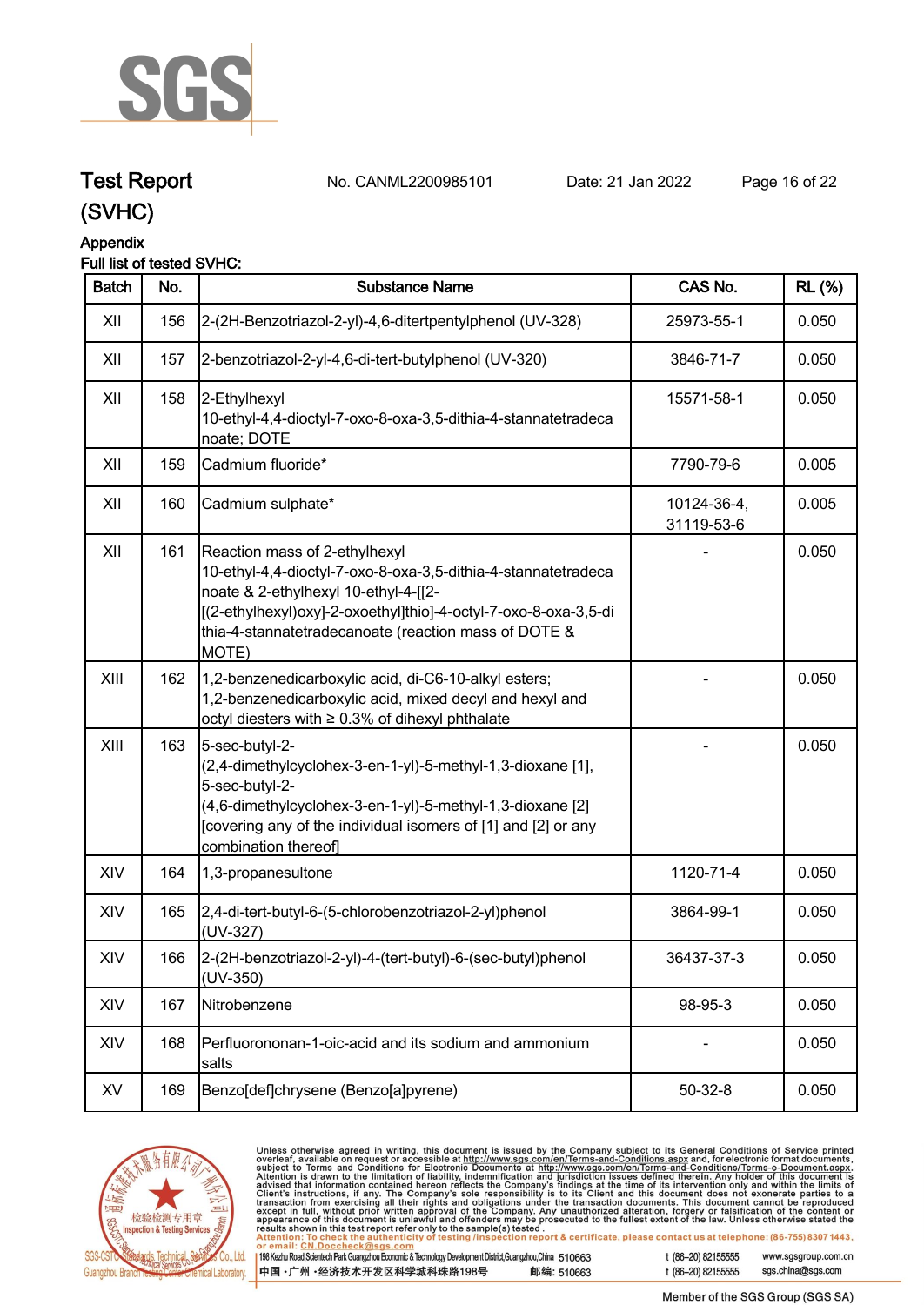

## **Test Report. No. CANML2200985101 Date: 21 Jan 2022. Page 17 of 22.**

## **(SVHC)**

#### **Appendix**

#### **Full list of tested SVHC:**

| <b>Batch</b> | No. | <b>Substance Name</b>                                                                                                                                                                                              | CAS No.    | <b>RL</b> (%) |
|--------------|-----|--------------------------------------------------------------------------------------------------------------------------------------------------------------------------------------------------------------------|------------|---------------|
| XVI          | 170 | 4,4'-isopropylidenediphenol (bisphenol A)                                                                                                                                                                          | 80-05-7    | 0.050         |
| XVI          | 171 | 4-Heptylphenol, branched and linear                                                                                                                                                                                |            | 0.050         |
| XVI          | 172 | Nonadecafluorodecanoic acid (PFDA) and its sodium and<br>ammonium salts                                                                                                                                            |            | 0.050         |
| XVI          | 173 | p-(1,1-dimethylpropyl)phenol                                                                                                                                                                                       | 80-46-6    | 0.050         |
| XVII         | 174 | Perfluorohexane-1-sulphonic acid and its salts                                                                                                                                                                     |            | 0.050         |
| XVIII        | 175 | 1,6,7,8,9,14,15,16,17,17,18,18-Dodecachloropentacyclo[12.<br>2.1.16,9.02,13.05,10]octadeca-7,15-diene ("Dechlorane<br>Plus"™) [covering any of its individual anti- and syn-isomers<br>or any combination thereof] |            | 0.050         |
| XVIII        | 176 | Benz[a]anthracene                                                                                                                                                                                                  | 56-55-3    | 0.050         |
| XVIII        | 177 | Cadmium nitrate*                                                                                                                                                                                                   | 10325-94-7 | 0.005         |
| XVIII        | 178 | Cadmium carbonate*                                                                                                                                                                                                 | 513-78-0   | 0.005         |
| <b>XVIII</b> | 179 | Cadmium hydroxide*                                                                                                                                                                                                 | 21041-95-2 | 0.005         |
| XVIII        | 180 | Chrysene                                                                                                                                                                                                           | 218-01-9   | 0.050         |
| XVIII        | 181 | Reaction products of 1,3,4-thiadiazolidine-2,5-dithione,<br>formaldehyde and 4-heptylphenol, branched and linear<br>(RP-HP) [with ≥0.1% w/w 4-heptylphenol, branched and<br>linear]                                |            | 0.050         |
| XIX          | 182 | Benzene-1,2,4-tricarboxylic acid 1,2-anhydride (trimellitic<br>anhydride)                                                                                                                                          | 552-30-7   | 0.050         |
| XIX          | 183 | Benzo[ghi]perylene                                                                                                                                                                                                 | 191-24-2   | 0.050         |
| XIX          | 184 | Decamethylcyclopentasiloxane (D5)                                                                                                                                                                                  | 541-02-6   | 0.050         |
| XIX          | 185 | Dicyclohexyl phthalate (DCHP)                                                                                                                                                                                      | 84-61-7    | 0.050         |
| XIX          | 186 | Disodium octaborate*                                                                                                                                                                                               | 12008-41-2 | 0.005         |
| XIX          | 187 | Dodecamethylcyclohexasiloxane (D6)                                                                                                                                                                                 | 540-97-6   | 0.050         |



Unless otherwise agreed in writing, this document is issued by the Company subject to its General Conditions of Service printed overleaf, available on request or accessible at http://www.sgs.com/en/Terms-and-Conditions.as

198 Kezhu Road, Scientech Park Guangzhou Economic & Technology Development District, Guangzhou, China 510663 中国·广州·经济技术开发区科学城科珠路198号 邮编: 510663 t (86-20) 82155555 www.sgsgroup.com.cn

t (86-20) 82155555

sgs.china@sgs.com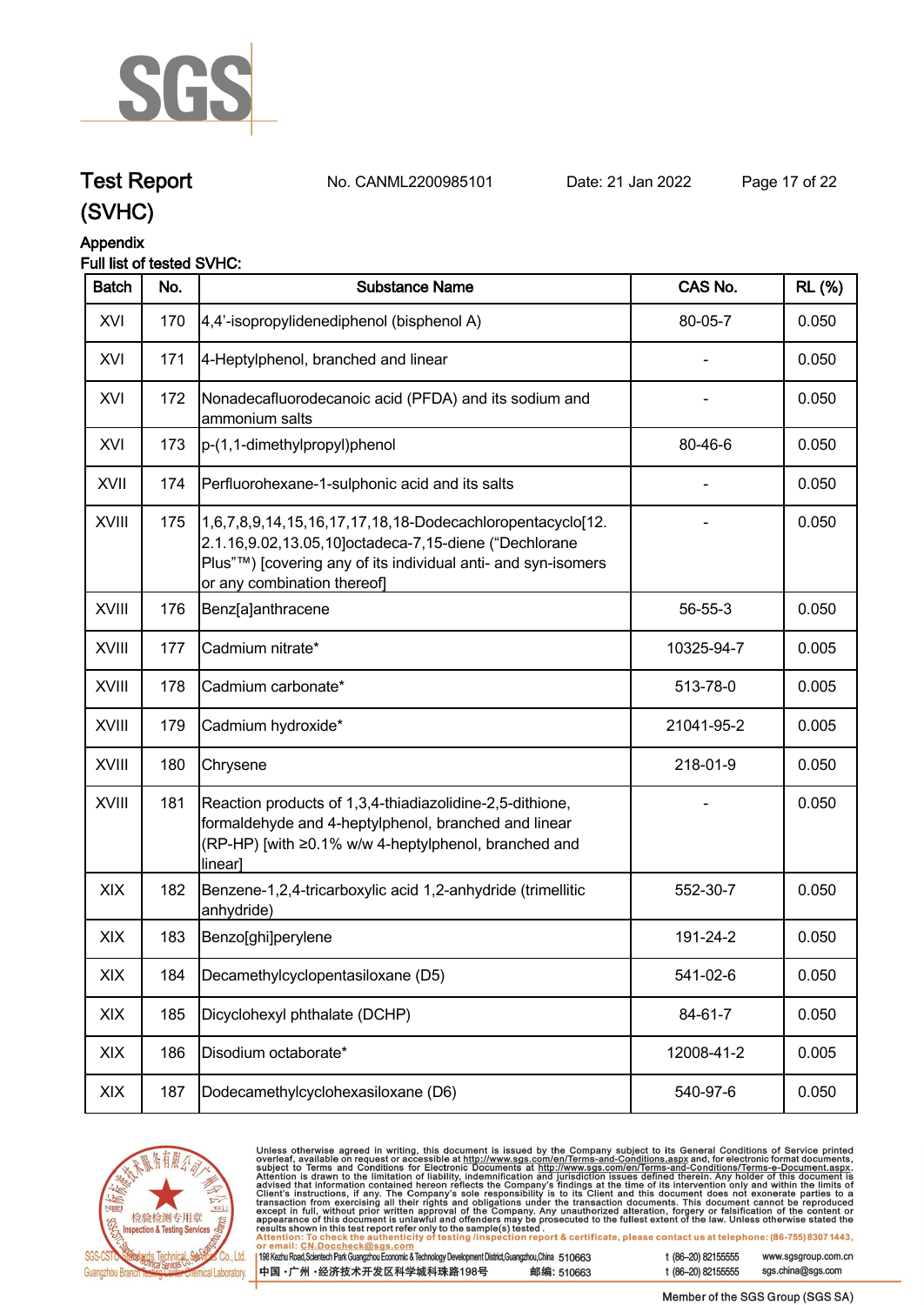

## **Test Report. No. CANML2200985101 Date: 21 Jan 2022. Page 18 of 22.**

## **(SVHC)**

### **Appendix**

#### **Full list of tested SVHC:**

| <b>Batch</b> | No. | <b>Substance Name</b>                                                                                                                                              | CAS No.        | <b>RL (%)</b> |
|--------------|-----|--------------------------------------------------------------------------------------------------------------------------------------------------------------------|----------------|---------------|
| XIX          | 188 | Ethylenediamine                                                                                                                                                    | $107 - 15 - 3$ | 0.050         |
| XIX          | 189 | Lead                                                                                                                                                               | 7439-92-1      | 0.005         |
| <b>XIX</b>   | 190 | Octamethylcyclotetrasiloxane (D4)                                                                                                                                  | 556-67-2       | 0.050         |
| XIX          | 191 | Terphenyl hydrogenated                                                                                                                                             | 61788-32-7     | 0.050         |
| XX           | 192 | 1,7,7-trimethyl-3-<br>(phenylmethylene)bicyclo[2.2.1]heptan-2-one (3-benzylidene<br>camphor)                                                                       | 15087-24-8     | 0.050         |
| XX           | 193 | 2,2-bis(4'-hydroxyphenyl)-4- methylpentane                                                                                                                         | 6807-17-6      | 0.050         |
| XX           | 194 | Benzo[k]fluoranthene                                                                                                                                               | 207-08-9       | 0.050         |
| XX           | 195 | Fluoranthene                                                                                                                                                       | 206-44-0       | 0.050         |
| XX           | 196 | Phenanthrene                                                                                                                                                       | 85-01-8        | 0.050         |
| XX           | 197 | Pyrene                                                                                                                                                             | 129-00-0       | 0.050         |
| XXI          | 198 | 2,3,3,3-tetrafluoro-2-(heptafluoropropoxy)propionic acid, its<br>salts and its acyl halides (covering any of their individual<br>isomers and combinations thereof) |                | 0.050         |
| XXI          | 199 | 2-methoxyethyl acetate                                                                                                                                             | 110-49-6       | 0.050         |
| XXI          | 200 | 4-tert-butylphenol (PTBP)                                                                                                                                          | 98-54-4        | 0.050         |
| XXI          | 201 | Tris(4-nonylphenyl, branched and linear) phosphite (TNPP)<br>with $\geq 0.1\%$ w/w of 4-nonylphenol, branched and linear<br>(4-NP)                                 |                | 0.050         |
| XXII         | 202 | 2-benzyl-2-dimethylamino-4'-morpholinobutyrophenone                                                                                                                | 119313-12-1    | 0.050         |
| XXII         | 203 | 2-methyl-1-(4-methylthiophenyl)-2-morpholinopropan-1-one                                                                                                           | 71868-10-5     | 0.050         |
| XXII         | 204 | Diisohexyl phthalate                                                                                                                                               | 71850-09-4     | 0.050         |
| XXII         | 205 | Perfluorobutane sulfonic acid (PFBS) and its salts                                                                                                                 |                | 0.050         |



Unless otherwise agreed in writing, this document is issued by the Company subject to its General Conditions of Service printed overleaf, available on request or accessible at http://www.sgs.com/en/Terms-and-Conditions.as

198 Kezhu Road, Scientech Park Guangzhou Economic & Technology Development District, Guangzhou, China 510663 中国·广州·经济技术开发区科学城科珠路198号 邮编: 510663 t (86-20) 82155555

t (86-20) 82155555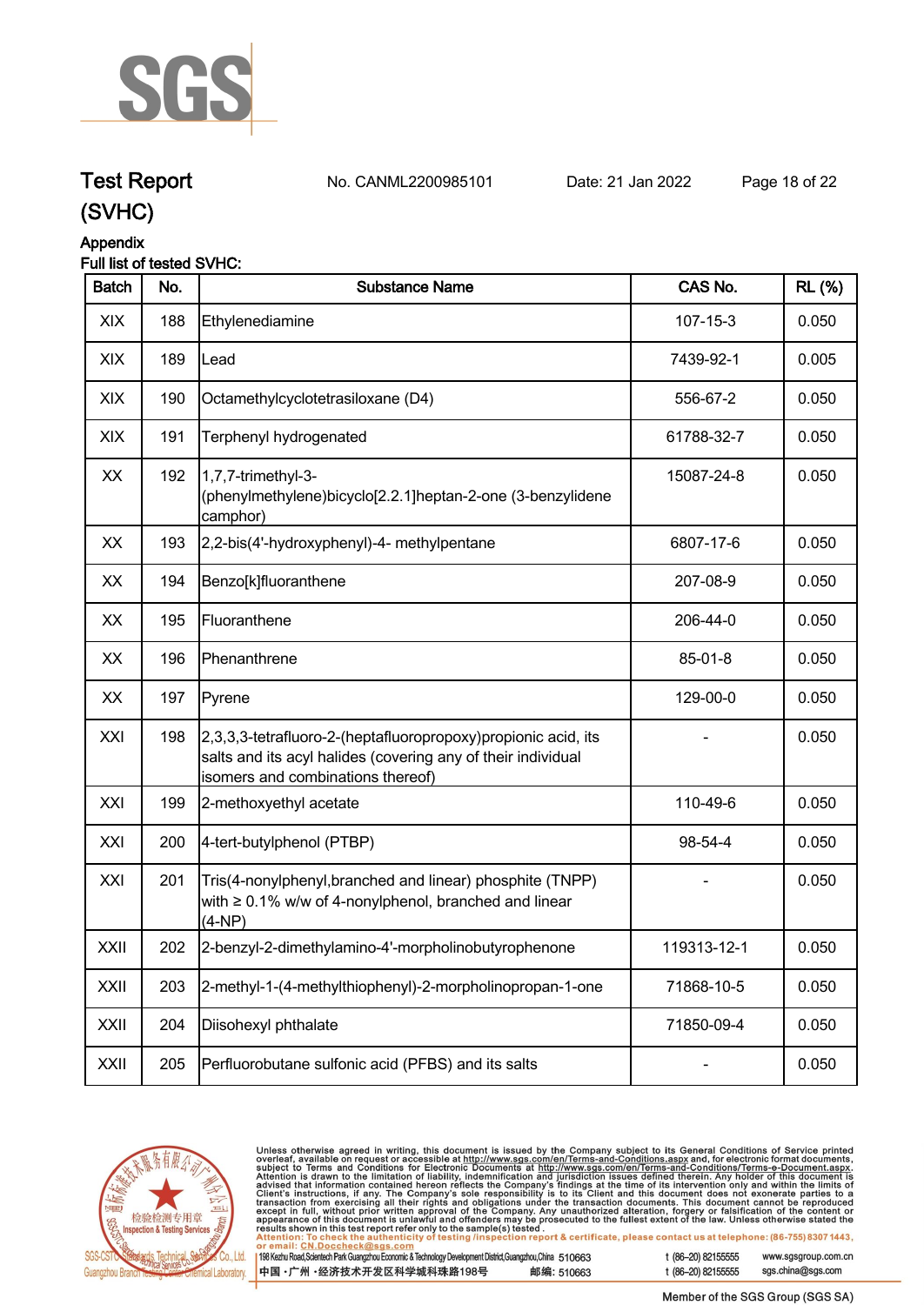

# **Test Report. No. CANML2200985101 Date: 21 Jan 2022. Page 19 of 22.**

**(SVHC)**



## **Appendix**

#### **Full list of tested SVHC:**

| <b>Batch</b> | No. | <b>Substance Name</b>                                                                                                                                                                                                 | CAS No.    | <b>RL (%)</b> |
|--------------|-----|-----------------------------------------------------------------------------------------------------------------------------------------------------------------------------------------------------------------------|------------|---------------|
| <b>XXIII</b> | 206 | 1-vinylimidazole                                                                                                                                                                                                      | 1072-63-5  | 0.050         |
| <b>XXIII</b> | 207 | 2-methylimidazole                                                                                                                                                                                                     | 693-98-1   | 0.050         |
| <b>XXIII</b> | 208 | Butyl 4-hydroxybenzoate                                                                                                                                                                                               | 94-26-8    | 0.050         |
| <b>XXIII</b> | 209 | Dibutylbis(pentane-2,4-dionato-O,O')tin**                                                                                                                                                                             | 22673-19-4 | 0.050         |
| <b>XXIV</b>  | 210 | bis(2-(2-methoxyethoxy)ethyl) ether                                                                                                                                                                                   | 143-24-8   | 0.050         |
| <b>XXIV</b>  | 211 | Dioctyltin dilaurate, stannane, dioctyl-, bis(coco acyloxy)<br>derivs., and any other stannane, dioctyl-, bis(fatty acyloxy)<br>derivs. wherein C12 is the predominant carbon number of<br>the fatty acyloxy moiety** |            | 0.050         |
| XXV          | 212 | 1,4-dioxane                                                                                                                                                                                                           | 123-91-1   | 0.050         |
| <b>XXV</b>   | 213 | 2,2-bis(bromomethyl)propane1,3-diol (BMP);<br>2,2-dimethylpropan-1-ol, tribromo<br>derivative/3-bromo-2,2-bis(bromomethyl)-1-propanol<br>(TBNPA); 2,3-dibromo-1-propanol (2,3-DBPA)                                   |            | 0.050         |
| <b>XXV</b>   | 214 | 2-(4-tert-butylbenzyl)propionaldehyde and its individual<br>stereoisomers                                                                                                                                             |            | 0.050         |
| <b>XXV</b>   | 215 | 4,4'-(1-methylpropylidene)bisphenol (bisphenol B)                                                                                                                                                                     | 77-40-7    | 0.050         |
| <b>XXV</b>   | 216 | Glutaral                                                                                                                                                                                                              | 111-30-8   | 0.050         |
| <b>XXV</b>   | 217 | Medium-chain chlorinated paraffins (MCCP) [UVCB<br>substances consisting of more than or equal to 80% linear<br>chloroalkanes with carbon chain lengths within the range<br>from C14 to C17]                          |            | 0.050         |
| <b>XXV</b>   | 218 | Orthoboric acid, sodium salt*                                                                                                                                                                                         | 13840-56-7 | 0.005         |
| <b>XXV</b>   | 219 | Phenol, alkylation products (mainly in para position) with<br>C12-rich branched alkyl chains from oligomerisation,<br>covering any individual isomers and/ or combinations thereof<br>(PDDP)                          |            | 0.050         |
|              |     |                                                                                                                                                                                                                       |            |               |



Unless otherwise agreed in writing, this document is issued by the Company subject to its General Conditions of Service printed overleaf, available on request or accessible at http://www.sgs.com/en/Terms-and-Conditions.as

198 Kezhu Road, Scientech Park Guangzhou Economic & Technology Development District, Guangzhou, China 510663 中国·广州·经济技术开发区科学城科珠路198号 邮编: 510663 t (86-20) 82155555

t (86-20) 82155555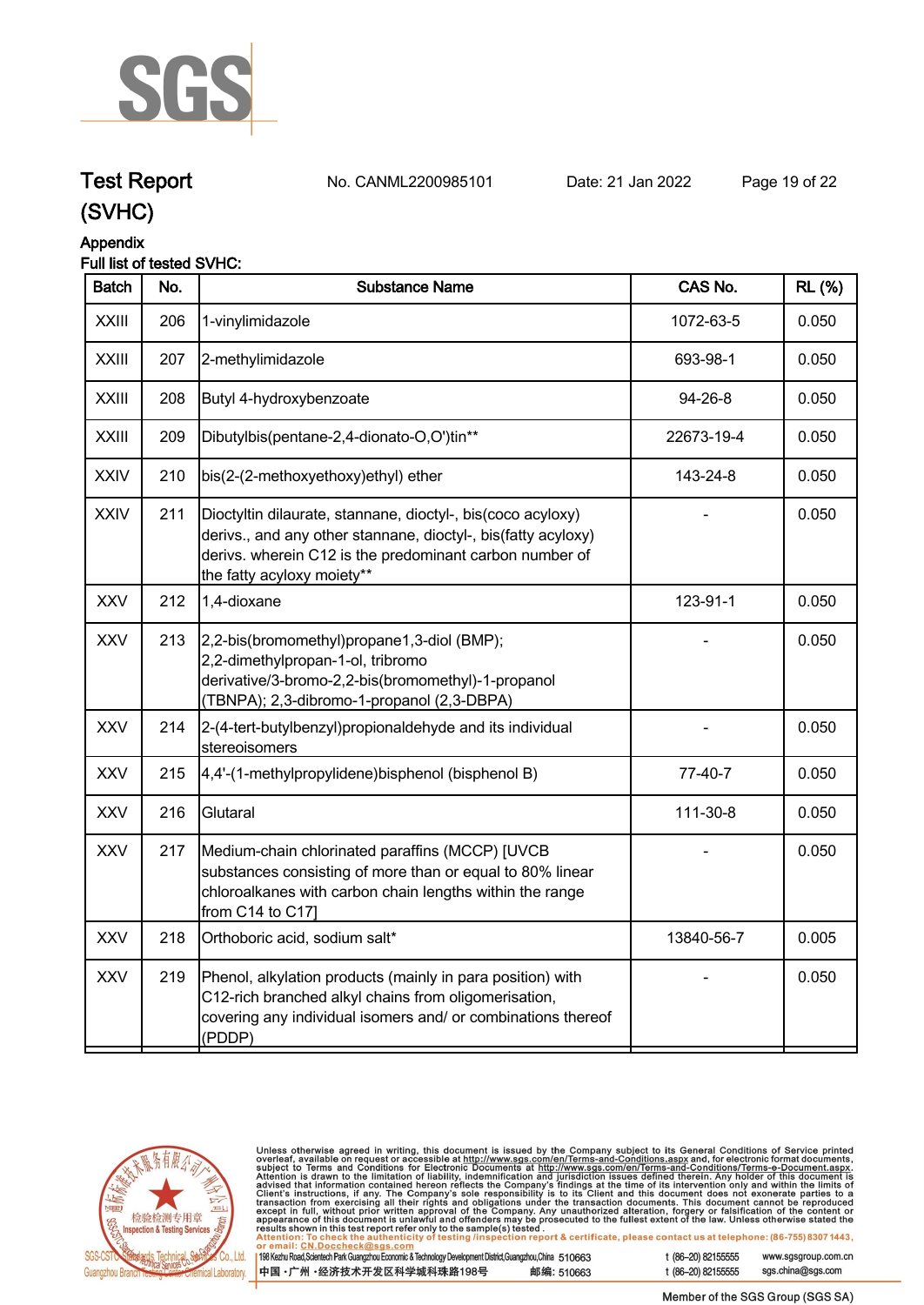

**Test Report. No. CANML2200985101 Date: 21 Jan 2022. Page 20 of 22.**

## **(SVHC)**

## **Appendix**

#### **Full list of tested SVHC:**

| <b>Batch</b> | No. | Substance Name                                                                                                                                                        | CAS No.     | <b>RL</b> (%) |
|--------------|-----|-----------------------------------------------------------------------------------------------------------------------------------------------------------------------|-------------|---------------|
| <b>XXVI</b>  | 220 | $(\pm)$ -1,7,7-trimethyl-3-<br>[(4-methylphenyl)methylene]bicyclo[2.2.1]heptan-2-one<br>covering any of the individual isomers and/or combinations<br>thereof (4-MBC) |             | 0.050         |
| <b>XXVI</b>  | 221 | [6,6'-di-tert-butyl-2,2'-methylenedi-p-cresol (DBMC)                                                                                                                  | 119-47-1    | 0.050         |
| <b>XXVI</b>  | 222 | S-(tricyclo[5.2.1.0'2,6]deca-3-en-8(or 9)-yl) O-(isopropyl or<br>isobutyl or 2-ethylhexyl) O-(isopropyl or isobutyl or<br>[2-ethylhexyl) phosphorodithioate           | 255881-94-8 | 0.050         |
| <b>XXVI</b>  | 223 | Tris(2-methoxyethoxy) vinyl silane                                                                                                                                    | 1067-53-4   | 0.050         |
|              | 224 | IResorcinol                                                                                                                                                           | 108-46-3    | 0.050         |



Unless otherwise agreed in writing, this document is issued by the Company subject to its General Conditions of Service printed overleaf, available on request or accessible at http://www.sgs.com/en/Terms-and-Conditions.as

198 Kezhu Road, Scientech Park Guangzhou Economic & Technology Development District, Guangzhou, China 510663 中国·广州·经济技术开发区科学城科珠路198号 邮编: 510663 t (86-20) 82155555 www.sgsgroup.com.cn t (86-20) 82155555 sgs.china@sgs.com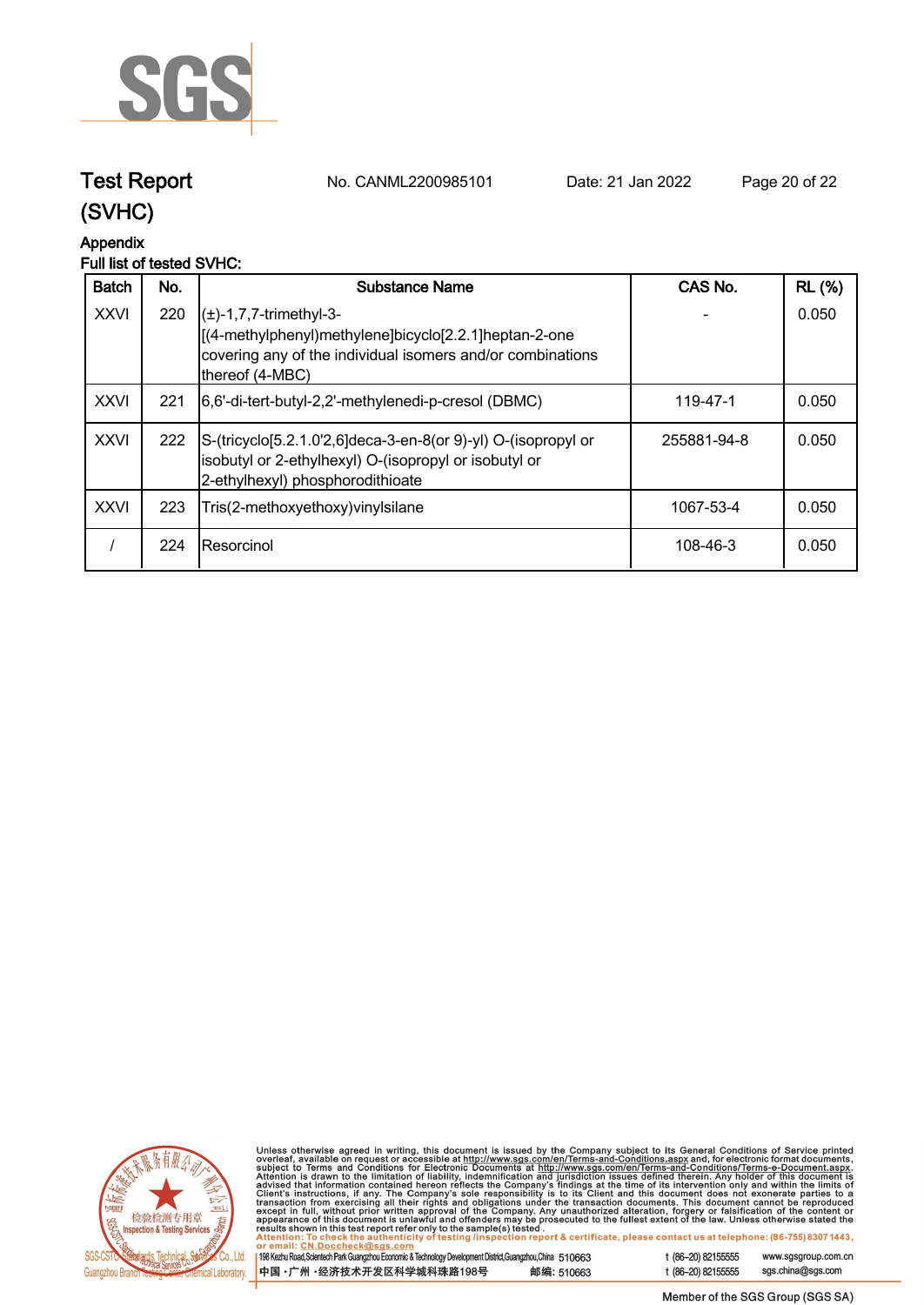

**Test Report. No. CANML2200985101 Date: 21 Jan 2022. Page 21 of 22.**

# **ATTACHMENTS SVHC Testing Flow Chart**





Unless otherwise agreed in writing, this document is issued by the Company subject to its General Conditions of Service printed overleaf, available on request or accessible at http://www.sgs.com/en/Terms-and-Conditions.as

198 Kezhu Road, Scientech Park Guangzhou Economic & Technology Development District, Guangzhou, China 510663 邮编: 510663 中国·广州·经济技术开发区科学城科珠路198号

t (86-20) 82155555 www.sgsgroup.com.cn t (86-20) 82155555 sgs.china@sgs.com